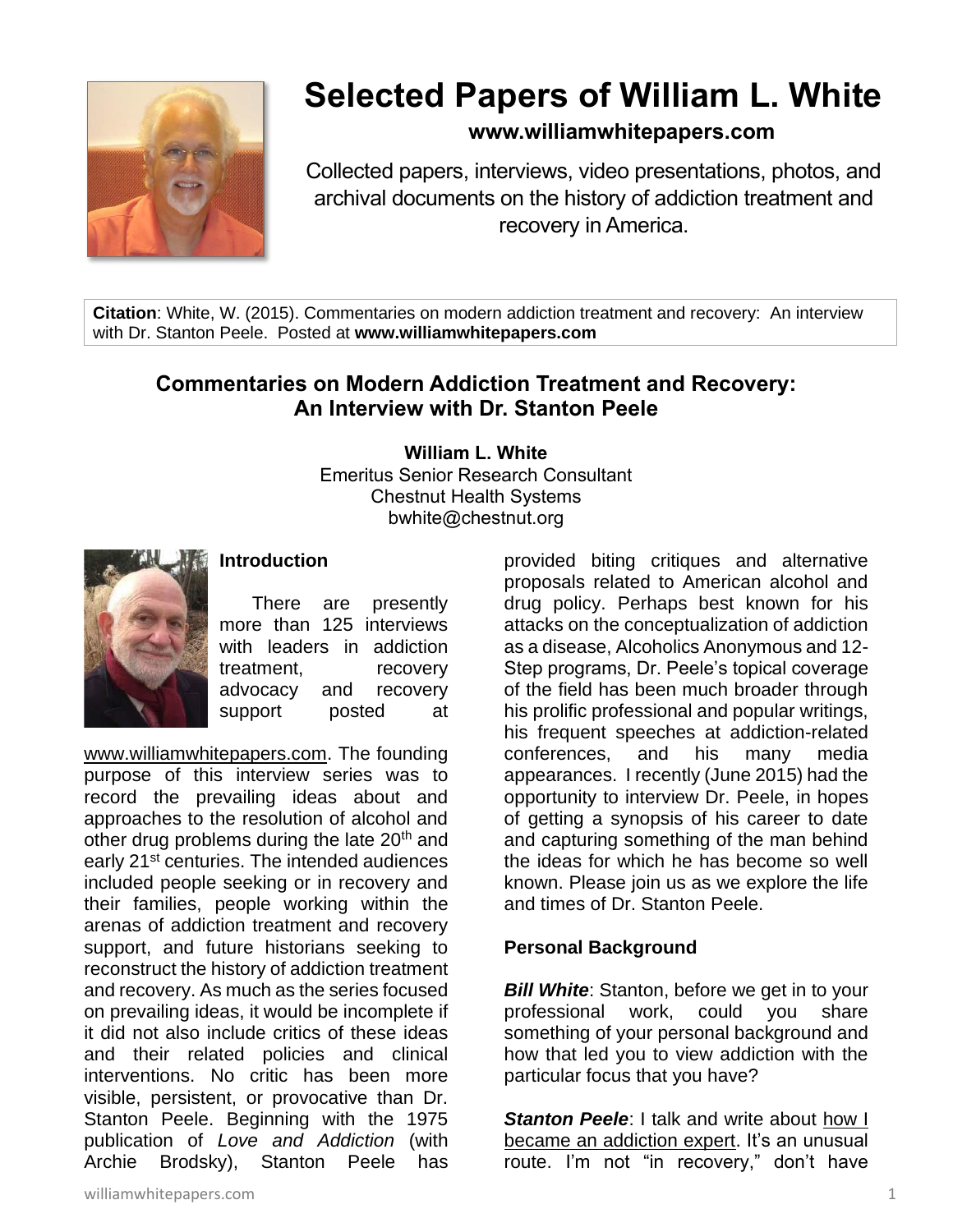substance abusing relatives (other than Uncle Ozzie, that is), and never studied addiction en route to my Ph.D. My Jewish family was very sober. So I was keenly aware of drinking, and then drug use, around me, starting with one alcoholic neighbor back in South Philly. Even as a small child, I constantly pondered the effects of substances on people, and why they drugged and drank. My mother supported my budding expertise.

Since I didn't come to this field seeking the answers to my own drug and alcohol problems, I was free to think about how addiction occurred with other behaviors. For instance, my father was very anxious. I thought of his behavior as addictive. His anxiety was a harmful pattern that fed into itself. It was rewarding within his inner world, but not in the family. At the University of Pennsylvania, it struck me that some of my friends' love relationships, including my own, were addictive. And so it occurred to me that addictive behavior was all cut from one cloth.

Throughout my life, I have derived information and inspiration from what's going on around me, from asking people questions. I'm famous for that. I've gotten kicked out of bars and pissed off a lot of people by asking about their substance use and addiction histories. I joke, bitingly, about addiction experts who have to do studies to find out the most elementary things about addiction and recovery. "Just go out to dinner with a bunch of people and ask how many of them quit smoking, and how they did it!" If they ever roused themselves to do that, natural recovery would not blindside them the way it has.

Although I have emphasized my insights into what addiction is and how it fits into people's lives, I have always also been fascinated by personal stories of recovery. When I meet or read about people who were down and out earlier on in their lives, or headed in a bad direction as kids, and now have achieved success, or stand in front of me happy and normal—well, I can't get enough of that. I just read this story in the NY Times about a woman who now co-owns and designs drinks for some high-end bar in Brooklyn. "She said her interest in adult beverages came along early. 'I was a bad kid; smoking lots of weed, drinking, going to high school parties in seventh grade.'" Then she normalized, like most people do, and now leads an exciting, creative, and glamorous life. There are millions of such stories, the opposite of the hyped downward disease trajectory.

I had one set of experiences that is probably unique among leading figures in American addictionology. I played high school basketball in a very tough Philly schoolboy league. I covered all-time NBA great Earl Monroe. We went into some very tough arenas, like West Philly High School, where I played against future NBAer Frank Card, who was 6'9". I learned not to panic in challenging situations. Later in life, that sang froid helped when I taught the case method at Harvard Business school when I was younger than my average student. This ability to face pressure without flinching has helped me out in my career.

#### **Career Overview**

**Bill White:** How did you come to specialize in the study of addiction?

**Stanton Peele:** When I entered grad school at the University of Michigan in the 1960s, drug use was the big topic. It was seen as our number one social problem. And, of course, drugs and their effects were presented in the most sensational ways, which continues to the present. I personally used marijuana and hallucinogens in that casual college way. I even used heroin casually. But I did have marijuana-addicted and problem-drinking friends, who fascinated me.

I was reading social commentators' views on drug use. I was struck by comments I saw by Charles Winick in the *New York Times* that narcotics use wasn't especially harmful, but that social conditions led to heroin's negative effects. I started reading his research on maturing out of narcotic addiction and about how physician narcotics users controlled their use. When I told people about that research, they simply refused to believe it. I mean, what did they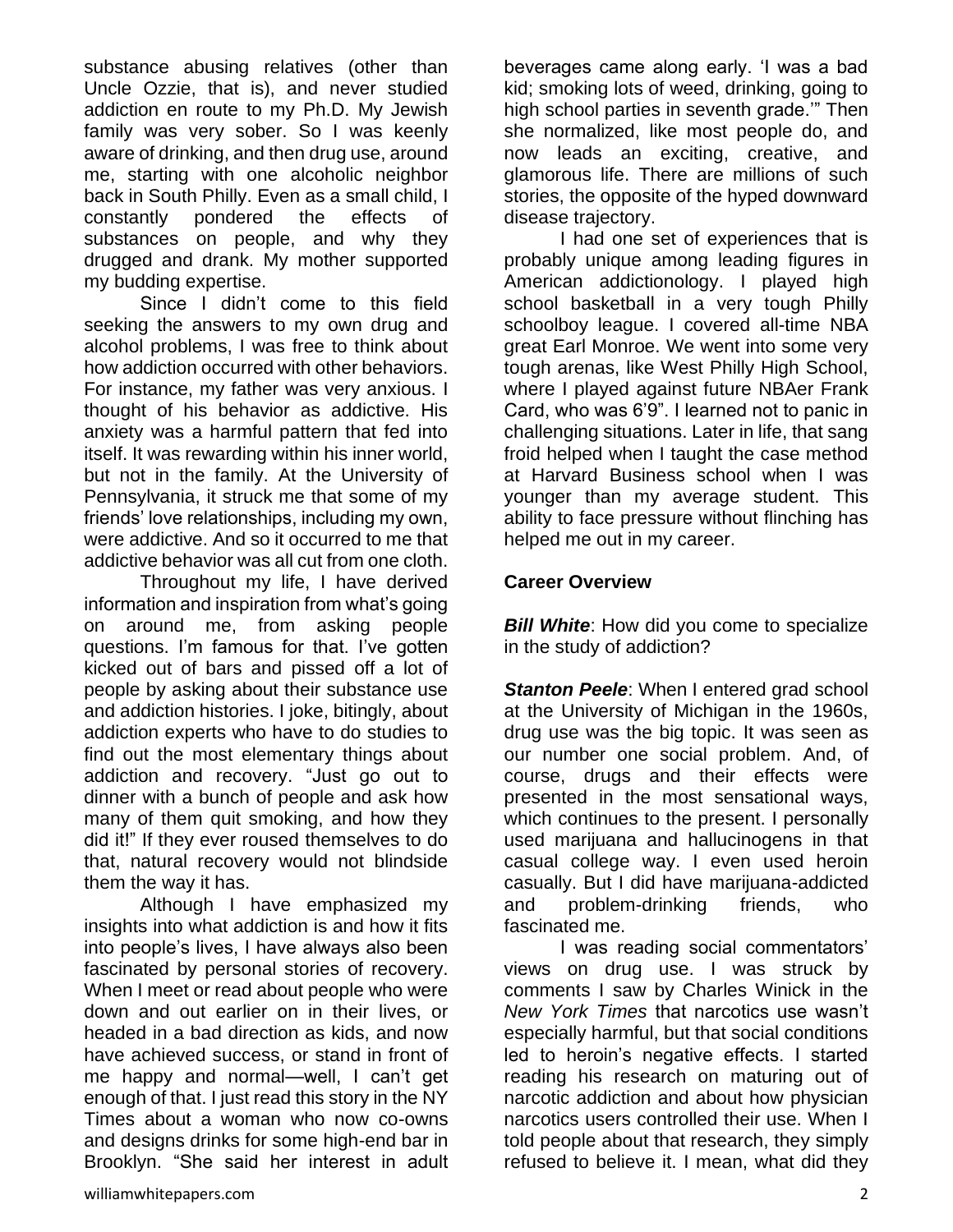know about heroin use other than seeing *The Man With the Golden Arm*? That's why I had to take heroin, so that when people said one shot made you addicted, I could say, "I've shot up heroin."

In a unique coincidence, Charles Schuster, who became head of the NIDA, ran the largest animal research laboratory in the country at U of M. I wormed my way into a tour of the animal labs. Archie Brodsky, who co-wrote *Love and Addiction* with me, went along, taking notes. I was stunned when I realized that supposed monkey "drug addicts" you always heard about were harnessed to surgically implanted catheters in small cages. "That doesn't prove anything about addiction, in humans or monkeys," I thought, and we wrote about it in *Love and Addiction*. A few years later, Bruce Alexander showed that rats in Rat Park, a luxuriant setting with other rats, rejected a narcotic solution, while Carl Hart brings out the same point today, four decades later.

**Bill White:** How did your training in social psychology and law influence your work?

**Stanton Peele**: My program in social psychology at Michigan combined sociology and experimental psychology. I worked at the Institute for Social Research (ISR). ISR was the site for large-scale field research, like election studies. I couldn't really take seriously the experimental minutiae studied in laboratories under artificial conditions that academic social psychologists were into at the time. I conducted real-world studies with a fellow grad student, Stan Morse, like one in which we surveyed people on a bus headed towards an anti-war demonstration in Washington. My Ph.D. dissertation was a study of the 1970 South African elections, where Stanley and I lived for a year. All of this prepared me to examine epidemiological research in understanding societal patterns of substance use and addiction. I saw behavior and problems as having both social and psychological sources, and that individual behavior was imbedded in group behavior. When I observed drinking in fraternities, or watched people I knew who smoked marijuana or took psychedelic drugs

or heroin together, I always noted the group process. Groups of LSD users were called tribes, actually!

I saw that society gives meaning to our actions and thinking. I regularly took courses in anthropology at Penn. In fact, every year I took one lit course, one anthro course, one statistics course, one psychology course, and one poly sci course. I majored in poly sci. I learned that you can never overestimate how your thinking is conditioned by your culture. We can't separate ourselves from our cultural mindsets. I was impressed with how cultures used and reacted to drugs and alcohol differently. Some substances considered dangerous and uncontrollable in one cultural context were used casually and with pleasure in another.

All of these experiences, supported by Winick's and others' research, and my own insights about caged animals, led me to develop my own view of addiction grounded in something other than American prejudices about drugs, which had been conditioned in us for decades. I began writing *Love and Addiction* while I was still in grad school. When I left Michigan, I taught at the Harvard Business School, where Archie and I completed *L&A*.

I only went to law school much later, when I was turning 50 and had three children. I was expanding my sources of income. But I also wanted to gain an added dimension of knowledge and leverage to use in my professional battles, both in addiction and in my community activism, which I shared with my wife. I worked as a public defender in Morris County family court, where the cases often involved drug, alcohol, mental health, and abuse issues. My wife Mary was a full-time environmental and political activist, and I assisted her, most notably in preventing a prestigious Catholic school from building a retirement community over a pristine water source. We were involved in that case for the better part of a decade.

*Bill White:* How would you describe the view of addiction that you came to based on your study and experiences?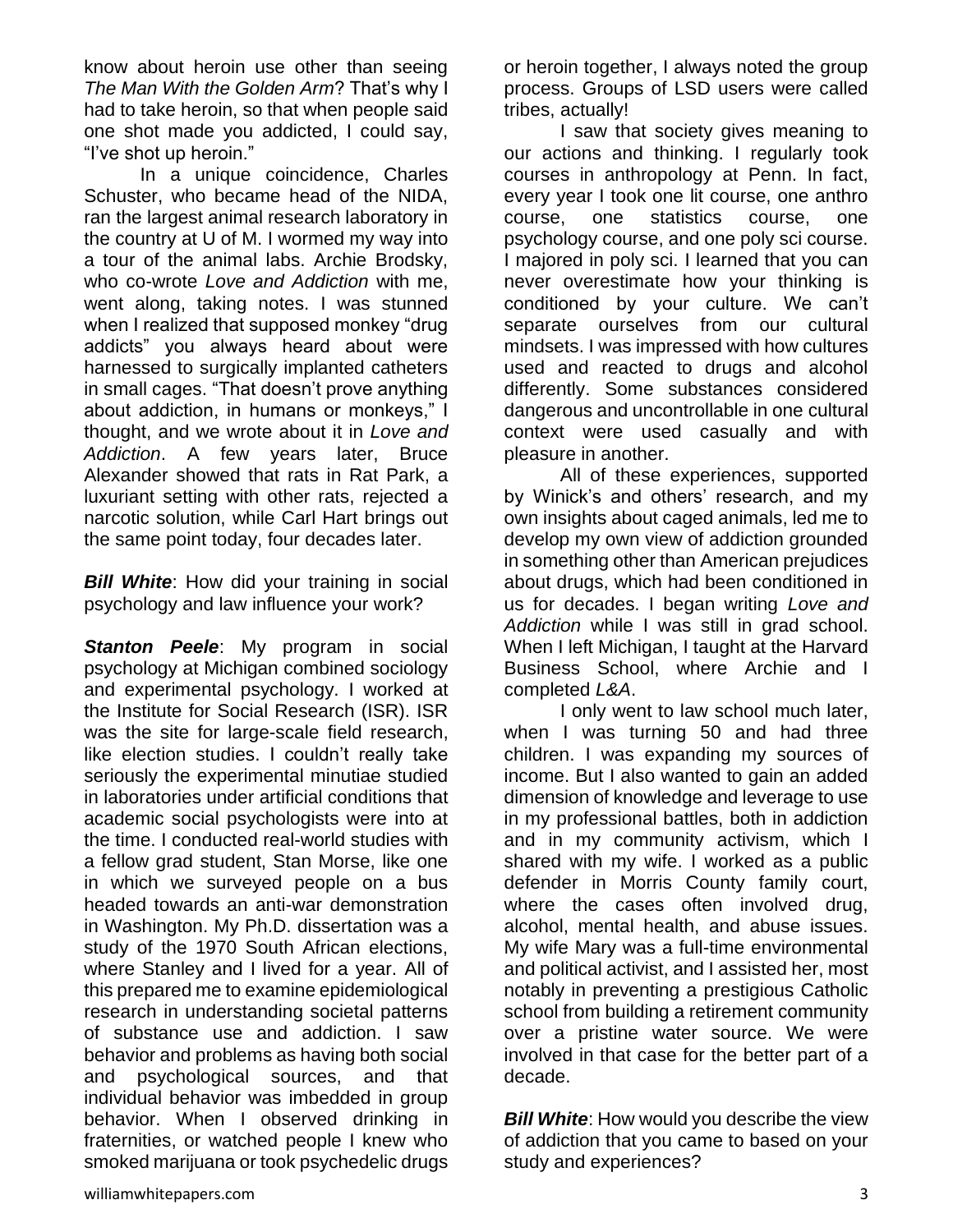*Stanton Peele***:** The idea that unifies all of this, which I first presented in *Love and Addiction*, is that people become addicted to overpowering experiences that satisfy crucial emotional needs, even if the involvement actually detracts from their lives. The idea of addiction-to-an-experience allowed me to bring different substances and activities together as being addictive, starting with smoking, drinking, and nonnarcotic drugs like cocaine and marijuana, which pharmacology, medicine, and psychiatry did not think of as addictive, and did not classify that way for several more decades, along with love, gambling, and video games. They all create powerful experiences to which people could become compulsively, harmfully, attached.

Examining people's experiences allowed me to combine cultural, social, and personal meanings. All of these factors impact how we experience different substance and activities. In a communityoriented culture, for instance, people don't form the kind of intense love relationships that inspire the crazed love experiences that we see in America. After all, "love" is the greatest stimulus to both suicide and murder for Americans.

People had strong reactions to *Love and Addiction*. Destructive lovers, people addicted to heroin or alcohol, and researchers who studied them and therapists who treated them told me how I had gotten into their core experiences. Melody Beattie subsequently went on to make a cultural meme out of codependence, or what I called love addiction, but which she yoked to the recovery movement. I want to emphasize that I defined love as the opposite of the desperate ingrown and destructive entanglements that characterized love addiction. *L&A* sold well for several decades, and bought me a house. But while L&A helped my economic juggling act considerably, throughout my career I have had to deal with economic uncertainty.

I entered the addiction field laterally. A couple of years after *L&A* was published, in 1978, the head of the Canadian Addiction Research Foundation (now CAMH) in the province of Alberta was hosting the ARF's national convention. He contacted me to give their keynote address. Typically, a commentator lambasted me. A guy behind me passed me a note: "I came here prepared to disagree with you. But he's trashing you for emotional reasons. Please don't respond." After that Canadian talk, my work started being broadcast into professional and clinical circles, although it always met with resistance and ridicule. One professor at Harvard, reading an interview with me in *The Boston Globe*, pointed at me and started laughing. "Love addiction," he spit out mockingly. And I regularly spoke before recovering crowds where many people reviled me and my views.

*Bill White*: Most careers in the addiction field are marked by one's institutional affiliations. Could you comment on your lack of such affiliation and how it has affected your career?

**Stanton Peele:** I used to say that I was the world's most famous unemployed addiction expert. After teaching at the Harvard Business School, I never again had a fulltime institutional position, although I did teach in the University of California extension system in the 1970s and at the New School and NYU School of Social Work in New York in the 2000s. This lack of affiliation has had good and bad results.

I don't need people to validate my point of view. I'm prepared to go it alone. Of course, on the other hand, I have always looked for support from individuals, starting with my ex-wife, Mary, and Archie. And, I need to say, a wide range of individuals have reached out to me or been supportive. I couldn't name them all, for fear of leaving others out, but Charles Schuster and his animal research colleagues at Michigan are one early example, as was the man who took the risk of having me give the ARF keynote address in Alberta. Others include Alan Marlatt, who always noted our similar approaches and wrote book blurbs for my major works, Nick Heather, who had me out to Australia to speak when he headed their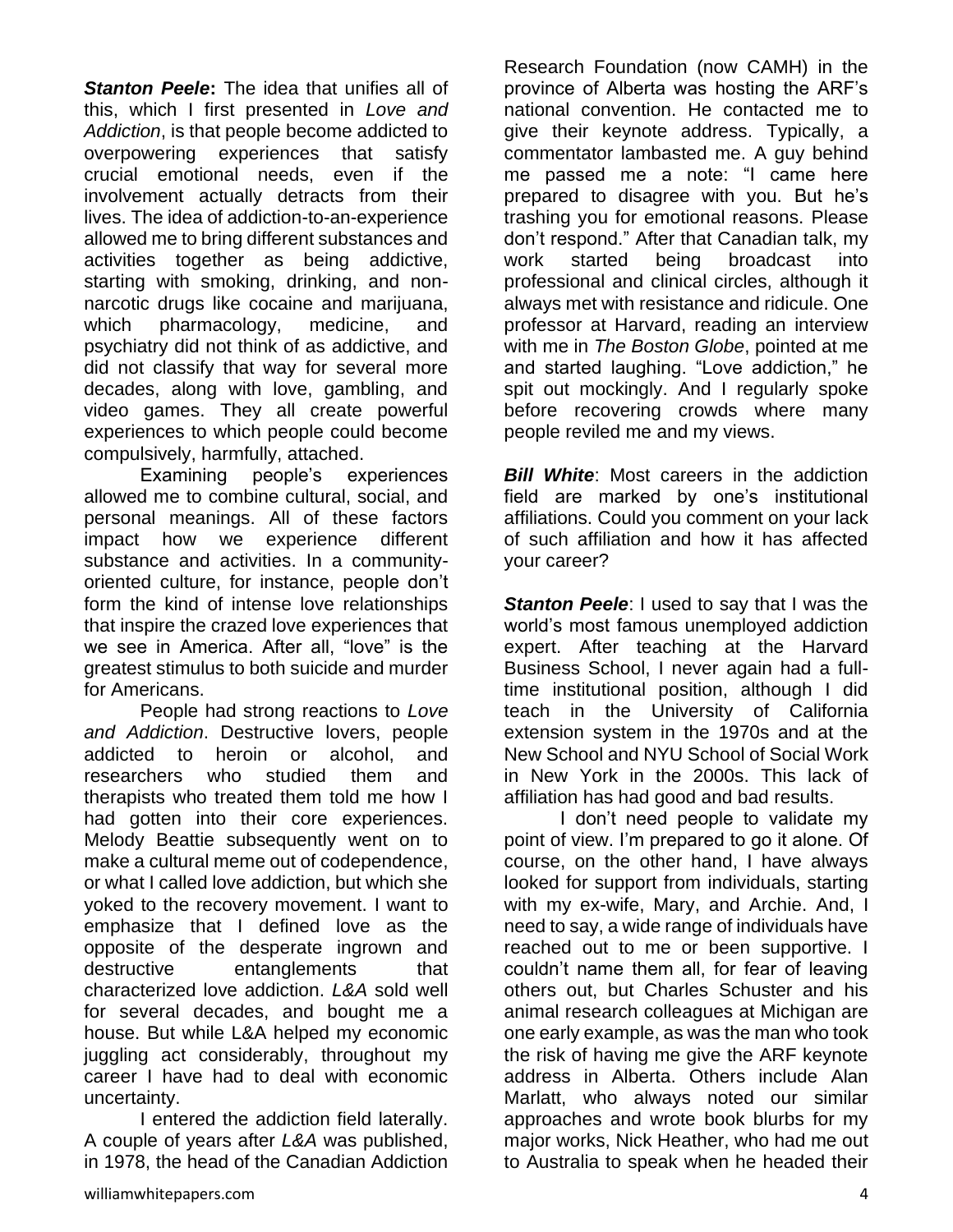government agency for drugs and alcohol, and Aaron Beck, who had me present to the American Association of Behavior Therapists in New York. I have actively corresponded with many prominent researchers and clinicians, by mail, then email. As we will get to, in many ways I was meant for the Internet age.

*Bill White*: How have the sources of financial support for your work evolved over the course of your career?

*Stanton Peele*: I published *Love and Addiction* in 1975, just as I was leaving the Harvard Business School. And the paperback book advance I got for *L&A* enabled me to buy a home in Oakland, California, with Mary for cash. Meanwhile, Mary had gone to business school, and got a job with a Fortune 500 company in San Francisco. For my part, I began inventing my career.

It started with writing, of course. But you can't make a living solely from writing, except in the most exceptional of circumstances. *L&A* eventually did sell, over several decades, a half-million copies. But that didn't come close to supporting a household and sending three kids to expensive colleges.

Early on, I started lecturing and doing workshops, which produced income. Mind you, for any number of years, Mary was our main breadwinner. But I also started to get forensic gigs. These often involved analyzing physicians' drug or alcohol use, their diagnoses, and their treatment charts in order to contest requirements that they continue AA attendance in order to maintain their licenses. In later years, this brought in my legal training, since the habits of courts and government agencies to require AA attendance when people were religiously or philosophically opposed to the 12 steps was found to be a violation of their First Amendment rights.

I was also called on for some monumental legal cases. Exxon's attorneys consulted with me about the Valdez wreck, since Captain Hazelwood had been in rehab, and had been drinking the night the ship was

grounded. That was, by the way, a red herring in the case. Cigarette manufacturers contacted me since I pointed out how people often quit, and that nicotine dependence was no more of an irreversible life sentence than any other addiction. In a remarkable number of ways, smoking illustrates the multifactorial approach I have always taken with addiction. But I would never testify against a smoker who sued a tobacco company. Screw the tobacco companies!

I testified in criminal cases for prosecutors in a number of murder cases about criminal culpability for alcoholic and drug addicted defendants, while as a defense witness I explained how disappointed or thwarted lovers who killed were as addicted to those involvements as were those addicted to drugs and alcohol.

I did work for Marcus Grant at the International Center for Alcohol Policies, representing a consortium of alcohol producers, organizing one conference on "Alcohol and Pleasure," at which Tim Stockwell, Alan Marlatt, and a variety of other people presented. These confabs were fun. But then I wound down my involvement with ICAP for a number of reasons. I didn't really see eye-to-eye with Marcus, and I'm not usually shy about making my disagreements known.

Never finding support in the field, I continued to develop alternative ways of making a living. Based on my training as a social psychologist, for a while I became a survey researcher, working for Lou Harris and then Mathematica. I eventually ended up being the primary market researcher for the AARP's health insurance plans! These opportunities came and went. I always had to be alert to ways of making money. But I always was confident I would come up with something. Mary often said, "I feel like I'm married to a riverboat gambler."

All along, I did some therapy work. I was licensed as a psychologist in New Jersey. As my reputation spread, people who were part of the vast majority who don't find help in AA and the 12 steps would seek me out. I began to write self-help books for them, combining CBT, motivational enhancement, and purpose-driven recovery,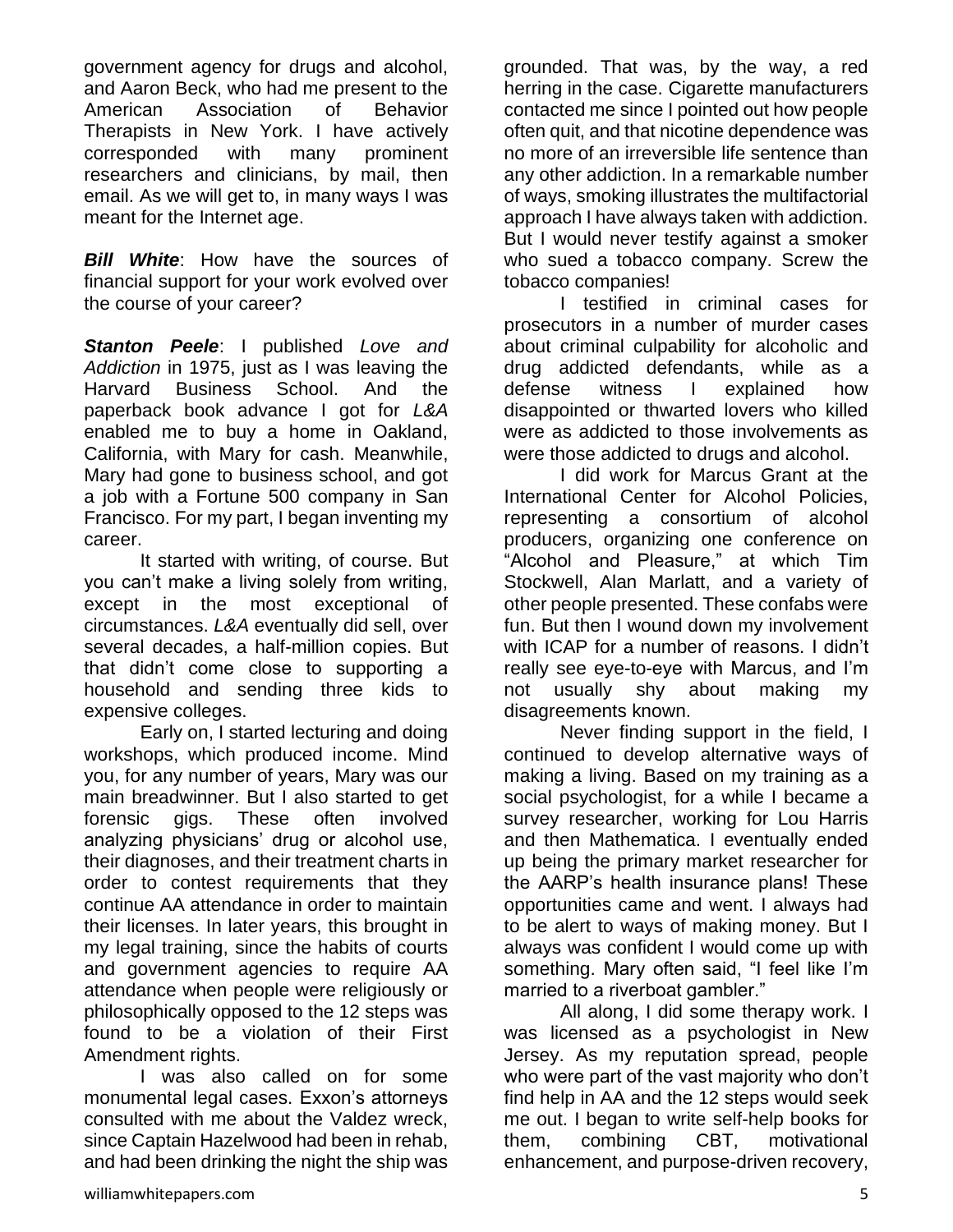notably *The Truth About Addiction and Recovery* (1991) and *7 Tools to Beat Addiction* (2003). This culminated in my partnering with a couple in Iowa to create a residential rehab program. It was quite a financial boon to me, until we broke up in a courtroom! Now I do some private therapy, usually by Skype or phone.

**Bill White:** How would you describe the role you have played in the addiction field?

**Stanton Peele**: I am the bête noir of the addiction field. I occupy an uneasy position, and will never be taken fully seriously in some circles, even as I have anticipated, pointed out actually, the directions in which the field has moved in every major development in addiction! In my 12 books I repeatedly emphasize how attachments other than narcotics, other than drugs, can be addictive, foreshadowed harm reduction approaches, note the importance of environmental influences on and motivational treatments for addiction, make clear the predominance of natural recovery, and trace the life courses of people who overcome addiction. I don't think anyone can say they have been early-in on more advances in the field of addiction than have I. My joke when I begin a lecture now is that, since the DSM-5 has listed "behavioral addictions" forty years after *Love and Addiction* did so, my Nobel Prize is guaranteed!

But I have never been officially accepted or recognized within the field. That is true, of course, with groups like the NIDA and NIAAA and other government agencies like SAMHSA. I once spoke at a SAMHSA conference and, as often happened, someone lectured me on how my views harmed addicts. Now SAMHSA has adopted a life process model for recovery that sounds extremely close to my own. See my comments about my Nobel Prize above.

The NIDA and Nora Volkow and Charles O'Brien will never acknowledge my existence, of course, nor will the drug czar. I am their sworn enemy for rejecting, for actively fighting, their "brain disease" approach. But even outside of government agencies, with groups that don't primarily rely on the chronic brain disease model, I don't fit readily into any of the "clubs" within the field, like the motivational interviewing group or cognitive behavior therapists or trauma psychology or harm reduction or anti-AA groups. I belong to each, but I can just never toe the line. I go beyond the boundaries of each one of them.

When I write about something, it achieves official recognition only when expressed by someone within the field. For instance, I have continuously attacked the "brain disease" meme since my book *The Meaning of Addiction*, in 1985. But now, thirty years later, books are appearing that take my point of view, and they are considered to be presenting a new approach! Recently Wayne Hall, an Australian, [published in](http://www.thelancet.com/journals/lanpsy/article/PIIS2215-0366%2814%2900126-6/abstract) *The Lancet* a response to the *Science* editorial ensconcing the brain disease model as official science and Nora Volkow as the doyen of it, which I had done previously in a [blog post for](http://www.substance.com/stop-nora-volkow-late/2720/)  *[Substance.com](http://www.substance.com/stop-nora-volkow-late/2720/)*.

But everyone in the field knows who I am, and my brand precedes me.

*Bill White*: Can you describe how your career has evolved and how you have integrated these strands of author, critic, and policy/legal advocate?

**Stanton Peele:** I started out as a gadfly. I was a popular author, talking about love addiction on the Phil Donahue and Oprah Winfrey shows. Oprah had me back to **[discuss the disease model of addiction](http://www.peele.net/lib/oprah.html)** with the usual range of critics on the panel. That was a gas! At the time, I had just started working for, first, Lou Harris, then Mathematica. Since my third child had just been born, my wife quit working at AT&T, and she wanted me to become the primary provider. They set up a TV at Mathematica to watch me on Oprah, and my boss freaked out when he saw the kind of opposition I fomented on the program.

By then, in the 1980s, I had become steeped in the field. I published a series of academic articles, including two in *American Psychologist*. Meanwhile, I became one of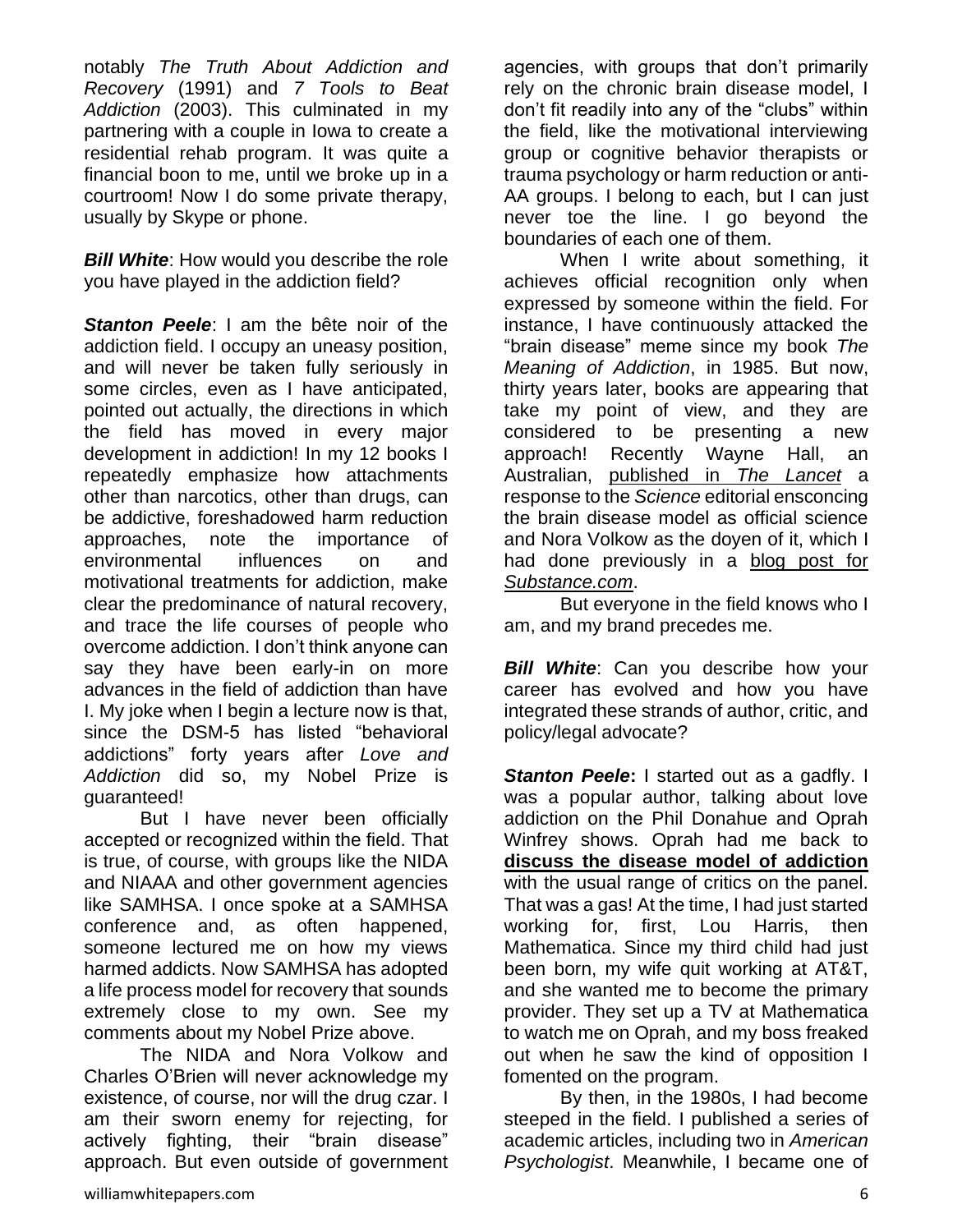the psychologists most associated with controlled drinking, including Mark and Linda Sobell, Alan Marlatt, Bill Miller, Nick Heather, and a few others. I was roundly punished for my involvement there, and my career was seriously endangered in that period. As one instance, I was scheduled to give the keynote address at the University of Texas Summer School of Alcoholism, and my invitation was rescinded after my **[Psychology Today article](http://www.peele.net/lib/glass.html)** about the Sobells' dispute. From a public university! In that case, when I threatened to sue them, they let me lecture to a very disgruntled crew of recovering alcoholics as long as I did not mention controlled drinking.

But, even in the controlled drinking arena, I was goading people. At a meeting of the AABT in 1983 in Washington, DC with the other leading figures in controlled drinking, my talk was "**[Behavior Therapy:](http://www.peele.net/lib/behavior.html)  [The Hardest Way](http://www.peele.net/lib/behavior.html)**," where I focused on brief interventions and natural recovery. Let's just say I wasn't carried off the stage in triumph on the shoulders of the audience.

It became clear I was never going to make it, or get a job, in academia. So I turned towards more global writing, in more popular magazines, as well as becoming more involved in presenting clinical applications of my views. Thus I went from writing about what addiction really is in *Love and Addiction* (1975) and *The Meaning of Addiction* (1985), to critiquing the disease model in *Diseasing of America* (1989), to presenting self-help books cum treatment manuals in *The Truth About Addiction and Recovery* (1991) and *7 Tools To Beat Addiction* (2003). I continue this tradition with a book I published in 2014, *Recover! Stop Thinking Like an Addict*.

As I said, I created a residential treatment program for a residential rehab and, when that broke up, I took the Life Process Program I had developed online. It embodies the view I always had that addiction is not a primary disease, but is a way of coping for people who feel inadequate to the task, or who have insufficient life satisfaction otherwise. The way out of addiction has to involve improved functioning and simple enjoyment of the world as people find it. This occurs naturally for most people. But others require a boost to find this path, which I have always worked to offer. In *Recover!* Ilse Thompson and I present mindfulness techniques for people to realize their inner resources, including meditations on how we are not defined by our addictions. Our emphasis is on how being an addict is not an innate, unchangeable identity.

I have always taken an interest in policy implications, which I address in all of my books. Saying addiction isn't simply the result of drug use, that addiction isn't a medical disease, that cultural beliefs about and social policies towards drugs and alcohol are part of the addiction equation, all carry with them suggestions about deemphasizing criminalization of drugs and encouraging community integration and social regulation of substance use. These are things I have always commented on, and my old friend Ethan Nadelmann has sometimes made use of me over at DPA [Drug Policy Alliance]. But not *too* much use.

*Bill White:* What has primarily motivated you in your career?

**Stanton Peele:** I wanted an interesting and intellectually and otherwise adventurous life. I felt I had major intellectual contributions to make to society, and to the addiction field. And I wanted to help people, where the present system was hurting them. It makes me feel good. I saw that Ken Anderson, among others, in his interview with you credited my work with saving his life. I recently sent you a letter, like many I get, from a person who has found my work liberating. Thousands of people have written or told me that I helped them emerge from being buried in their addictions and at the same time by the disease theory. Nothing pleases me more than that.

But I need to repeat that, even as this was occurring, I was being constantly attacked for opposing AA. In 1988, I was [invited to debate James Milam](http://peele.net/lib/milampeele.html) at the national Conference on Alcohol Abuse and Alcoholism. Milam had previously written, "Stanton Peele is a liar. He's in total denial of science and has been completely shut out of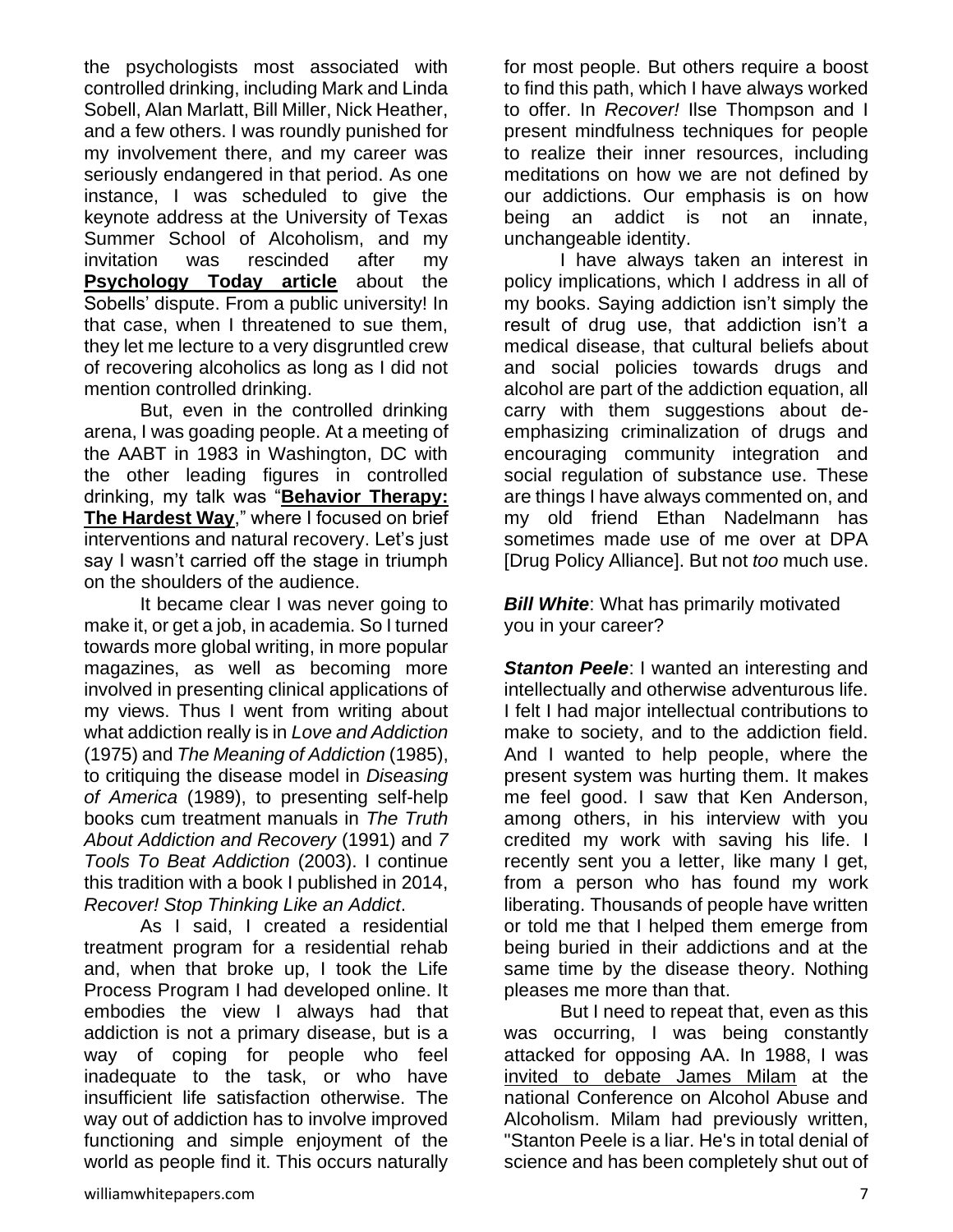the scientific community." At the talk, the head of alcoholism services in New Jersey, Riley Regan, rose with the first comment from the audience: "I am embarrassed and ashamed that we have sunk so low as to allow Stanton Peele to speak at our conference."

I just attended a gathering of harm reduction folks at Andrew Tatarsky's center in New York City, and I said my main accomplishment has been surviving as Stanton Peele in the addiction field for 40-50 years! My overall goal in all that time has been to defeat the disease model of addiction, to rout it. An American cultural aberration that we have spread worldwide, the disease model is both inaccurate scientifically and dysfunctional in its effects. It is iatrogenic as a cultural point of view. That is, it creates more of the problem it sets out to remedy. And I have, at the same time, set out ways of educating people about and treating people in line with my approach. At that group at Andrew's, as nearly always happens, a woman who has started a women's chapter of Moderation Management said that the women in her group distributed and read my books, like *Recover!, Diseasing*, and *Truth*.

Let's just say opposing the disease theory has kept me busy, and there is a lot left to be done. It is possible for me to say that I have never more than now had so much penetration with my ideas and found so much agreement among people espousing harm reduction, motivational interviewing, psychedelic drug treatments, etc., as well as numerous people like Sally Satel, Marc Lewis, and Wayne Hall among English-speakers who are beginning to question the disease theory publicly. Yet, at the same time, the disease model continues to be pushed in public forums. As AA winds down somewhat, AA and the 12 steps still dominate our worldview of addiction. Meanwhile, the disease meme is given its major thrust now by Nora Volkow through her leadership at the NIDA.

*Bill White:* How do you see the parabola of thinking about addiction in the American cultural context, including the data that have

emerged throughout your career, and your position relative to conventional thinking about addiction? A kind of summary statement, if you will.

**Stanton Peele**: If I were to declare a "Stanton Peele Mission Statement," it would be as follows:

*The United States has been engaged in inventing, expanding, and marketing the idea of addiction as an unmanageable, irreversible, lifelong disease. This campaign began roughly two centuries ago with the Temperance movement, accelerated with the passage of the Harrison Act and the prohibition of drugs and alcohol, then took off with AA. Lately, it has accelerated with the recognition that addiction is not limited to substances, the chronic brain disease meme, and trauma psychology.* 

*The disease concept has never held true although, paradoxically, each development in the concept itself has made the inexorable course of addiction more commonplace and harder for individuals to fight. Nonetheless, there remains ample evidence of the concept's falseness: the Vietnam War, Rat Park, tens of millions of smokers who coldturkeyed (like Uncle Ozzie), the government's own epidemiological data, and — most crucially — cross-cultural and individual human experience.* 

*Nonetheless, the disease concept continues to overrun disagreement, to grow into new areas of behavior, and to infect other cultures where it does not naturally occur. My life's mission has been to fight this encroachment, to reverse it, to stamp it out. So far, for the most part, I haven't succeeded—although there are some signs of an opposing movement through the legalization and normalization of drug use. Nonetheless, I continue my mission as my life's contribution to humanity.*

*Bill White:* How would you characterize your personal style and your reputation in the field?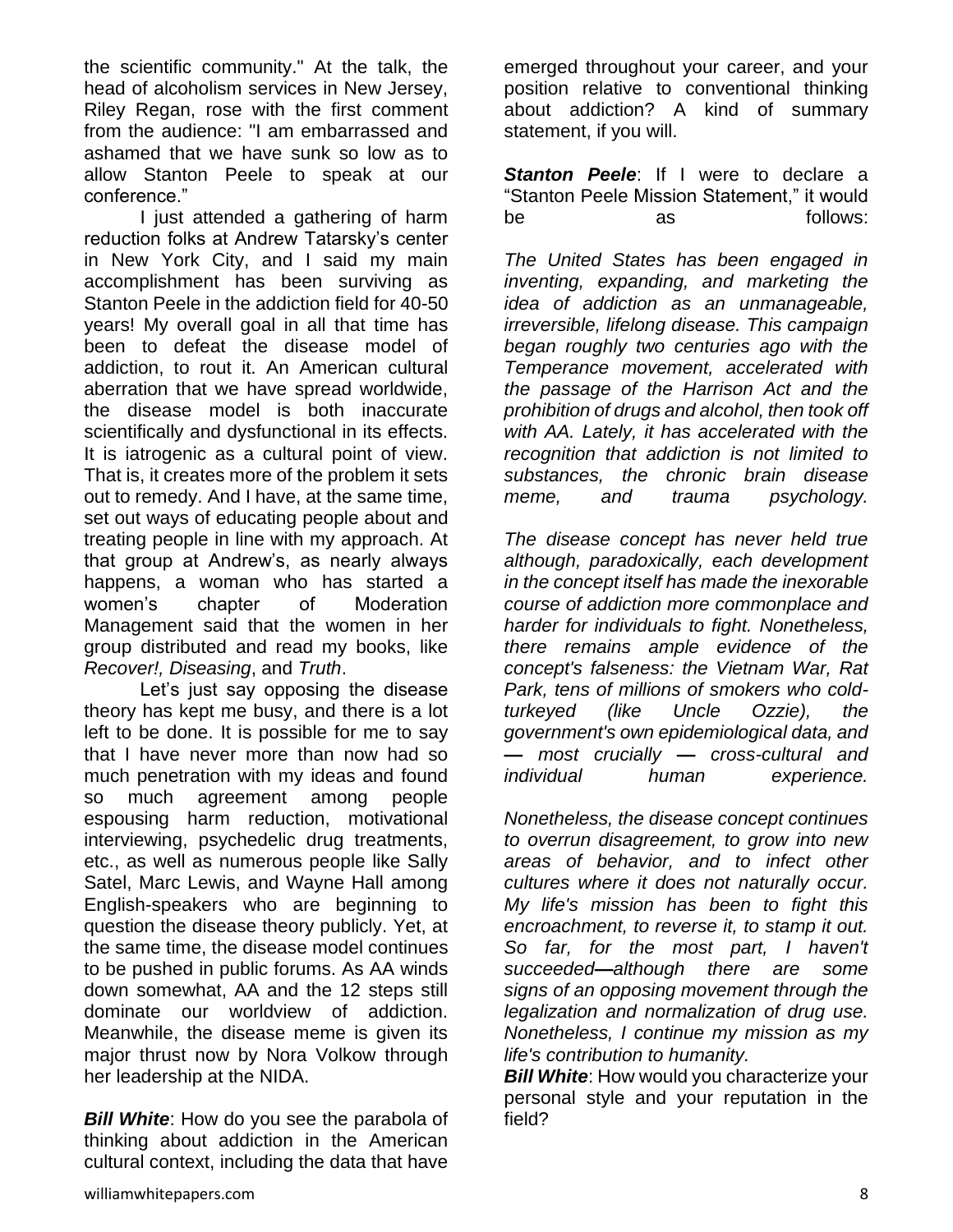*Stanton Peele*: A number of prominent figures in the field hold views not that far from mine, like those Bill Miller and Keith Hunphreys expressed in their interviews with you. But they tend either to conform to AA's leadership (Keith), or else to soft-soap their opposition to the disease theory (Bill). Of course, this makes them better adjusted people than me! Still, I feel no need to cushion my views. Motivational interviewing cannot be made to conform with the 12 steps -- they are [incompatible approaches to](http://www.substance.com/can-we-all-stop-pretending-that-motivational-interviewing-is-compatible-with-the-12-steps/5988/)  [addiction.](http://www.substance.com/can-we-all-stop-pretending-that-motivational-interviewing-is-compatible-with-the-12-steps/5988/) We are, after all, talking about the future of addiction and its treatment, affecting unlimited numbers of people. Does it really matter how pleasant I can be when we are dealing with lives and deaths forever into the future? For instance, Ethan Nadelmann notes that there must be an "owning up to that role in hundreds of thousands of people dying unnecessarily" due to the decades-long delay in the US in adopting needle exchanges. [He specifically](http://www.thefix.com/content/ethan-nadelmann-drug-policy91855)  describes [the role of AA and the 12 steps.](http://www.thefix.com/content/ethan-nadelmann-drug-policy91855) I am the moral force to hold them accountable. No one else will.

It was once more customary for people to have public conflicts about issues with important cultural consequences. And what is more important than the future of addiction, to which I have devoted my life's work? In college I studied literature along with anthropology and psychology. In literary criticism, F.R. Leavis, a Cambridge don, engaged in public disputes with the likes of C.P. Snow or T.S. Eliot, for instance, about the value of D.H. Lawrence, whose *Women in Love* Archie and I discussed in *Love and Addiction*. We now have a politer society. But I don't buy into the necessity of that politeness. Sorry. So I'm not that popular, as a rule. But you like me, don't you, Bill?

#### **Author, Commentator, Speaker**

**Bill White:** How would you summarize the major themes that have permeated your books and articles?

*Stanton Peele*: There are several themes of note. First, addiction is a fundamental human process, or syndrome. It has been related to powerful drug experiences, but it is in no way limited to these, as I made clear in *Love and Addiction*. Regarding addiction as a side effect of drugs, as a reaction to a chemical, as a biological phenomenon is a misbegotten notion, originally linked solely to narcotics, like heroin, that has permeated our thinking, and still does. It's wrong.

Second, taking drugs and drinking alcohol do not repeal the laws of human behavior. Drug use, drinking, and addiction are subject to all of the influences all areas of behavior are. Bill Miller made this point in his interview with you. Beliefs and social influences even impact, in ways we cannot begin to grasp, the basic physiological dimensions of addiction observed as withdrawal and tolerance, as I made clear in *The Meaning of Addiction*.

Third, the major determinants of the likelihood of becoming addicted, and more importantly of overcoming it, are not what therapies people receive, but what personal, group, and societal resources they have at their disposal. This is Keith's point. Good therapy is helping people access these, internally and in their worlds, as I make clear in my self-help books, *Truth* and *Tools.* Good policy is helping people live sustainable, worthwhile lives.

Fourth, we need to believe that we control our lives, including our ability to manage substance use, as individuals and as a society, or we will be buried in our addictions, as I say in *Diseasing of America*.

Finally, my most radical concepts are that this self-reliance is something that children need to learn to function in the 21<sup>st</sup> century, my point in *Addiction-Proof Your Child*, and that we must master mindfulness techniques to avoid and overcome addiction, individually and as a society. *And nothing fights against our ability to do so like the disease theory of addiction, as promoted by AA and the neuroscientific models of addiction, mental illness, and behavior proliferating in our era*. To say that addiction is an American disease points out our leadership in creating addiction around the world through our ways of thinking about it.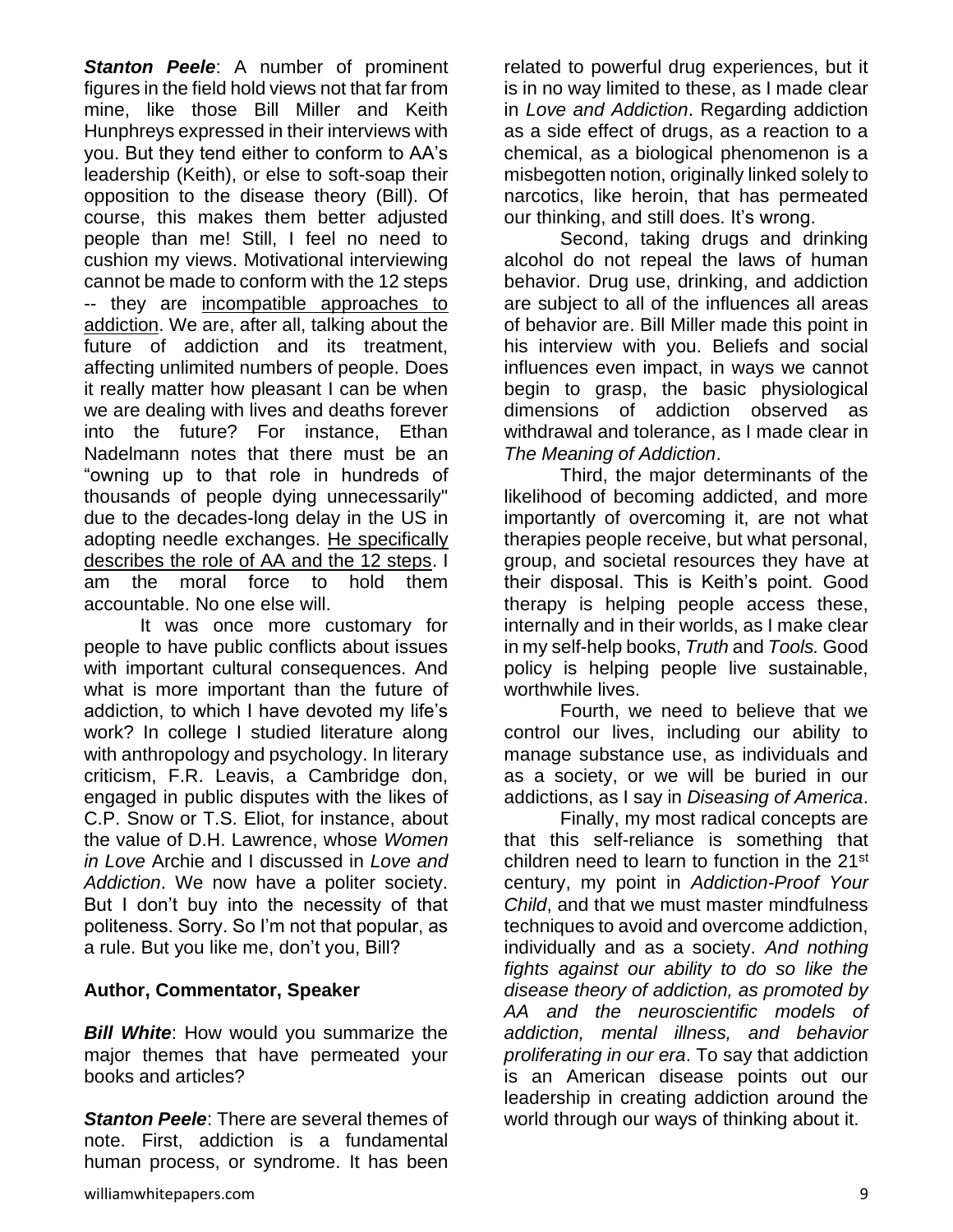*Bill White*: There was a point in your career when you shifted focus from publishing in the field's professional and academic journals to more popular writing such as for *Psychology Today* and online resources such as *Huffington Post*, *Substance.com*, and *The Fix*. Could you comment on this transition?

**Stanton Peele:** If you tune into the Alcohol and Drug Abuse Institute (ADAI), University of Washington, [Library,](http://lib.adai.washington.edu/) you'll find a list of 43 of my articles, often in prestigious publications. I published about genetics in the then-named *[Journal of Studies on](http://www.peele.net/lib/genetics.html)  [Alcohol](http://www.peele.net/lib/genetics.html)*, followed by "The limitations of control-of-supply models for explaining and preventing alcoholism and drug addiction," which won the 1989 Mark Keller Award from the Rutgers Center of Alcohol Studies for the best article to appear in the journal over the previous year. I also had several prestige publications about [reductionism in general,](http://lifeprocessprogram.com/lp-blog/library/reductionism-in-the-psychology-of-the-eighties/) and [alcoholism](http://www.peele.net/lib/approach.html) in particular, in the flagship journal of the American Psychological Association, *American Psychologist*. Peter Nathan was a big help to me there. And I was one of the first to publish about the benefits of alcohol in 1993 in the *[American Journal of](http://ajph.aphapublications.org/doi/abs/10.2105/AJPH.83.6.805)  [Public Health](http://ajph.aphapublications.org/doi/abs/10.2105/AJPH.83.6.805)*. The journal *[Drug and Alcohol](http://www.ncbi.nlm.nih.gov/pubmed/11053757)  [Dependence](http://www.ncbi.nlm.nih.gov/pubmed/11053757)*, under editor Chris Johanson, was another important outlet for my academic work. In general, people who write blogs don't have major academic publications as I have had.

There are a few academics who have made points like mine. But I always wanted my views to be seen popularly because, let's face it, a few scores of people read academic journals, if you're lucky. So all along I wrote popularly about addiction, including about *Love and Addiction* for *Cosmopolitan* and *Self* magazines! Most notably, I have written for *Psychology Today* and for *Reason*, the libertarian magazine, for many decades. I first wrote (with Archie) about [love addiction](http://www.peele.net/lib/love.html) for *Psychology Today* [PT] in 1974, and have written articles in PT in every decade including the current one, when I analyzed the strange thinking around addiction [evident in DSM-5.](https://www.psychologytoday.com/articles/201010/addiction-in-society-blinded-biochemistry) Likewise, I first wrote about self-control in addiction for *Reason* in 1990, and lately wrote about the

hair-splitting that went into [DSM-5's rejecting](http://reason.com/archives/2014/02/26/addicted-to-brain-scans)  [sex addiction](http://reason.com/archives/2014/02/26/addicted-to-brain-scans) as a diagnosis in 2014.

Both have active websites now, and PT in particular helped me to move into the modern blogging era. I wrote hundreds of posts for *[Huffington Post,](http://www.huffingtonpost.com/stanton-peele/)* on topics in addition to addiction, until Arianna Huffington's daughter went into rehab. I was then a columnist for *[Substance.com](http://www.substance.com/author/stanton-peele/)*, until that went under. I now write blog posts for *[The Fix](http://www.thefix.com/content/stanton-peele)* and *Rehabs.com*. My goal has always been to present my views as actively and as widely as is possible, with whatever abilities I have, despite my views being largely out of the mainstream. I'm not the only one with unorthodox views about addiction who is often shut out of mainstream media. In fact, I do as well as anyone in presenting such alternative views, for whatever that's worth. Although, Johann Hari, a journalist, now has a best-seller saying addiction isn't a brain disease, *Chasing the Scream*, I don't see that influencing either the field or popular thinking. For me, that doesn't count.

*Bill White*: How did the collaboration with Archie Brodsky develop? How did this collaboration work in terms of the research and writing?

**Stanton Peele:** I met Archie when we were freshmen in the General Honors program at the University of Pennsylvania, when I was 17 and he was 18. That was over a half century ago! We shared an apartment with a third person in our junior and senior years, developing a shared outlook and aesthetic through our appreciation of (among other things) Alfred Hitchcock's films, R&B, and Muhammad Ali. The summer of that freshman year, we wrote our first piece together. Archie's sister worked for the San Francisco Chronicle syndication service; Archie was staying with her and working in the syndicate office, and I hitched to SF. Meanwhile, their psychiatric columnist had flaked out. So I came up with a piece about a kind of Peter Pan figure who couldn't settle down in a relationship. Archie turned it into a well-written column. But then the editor wanted to make it more straightforward,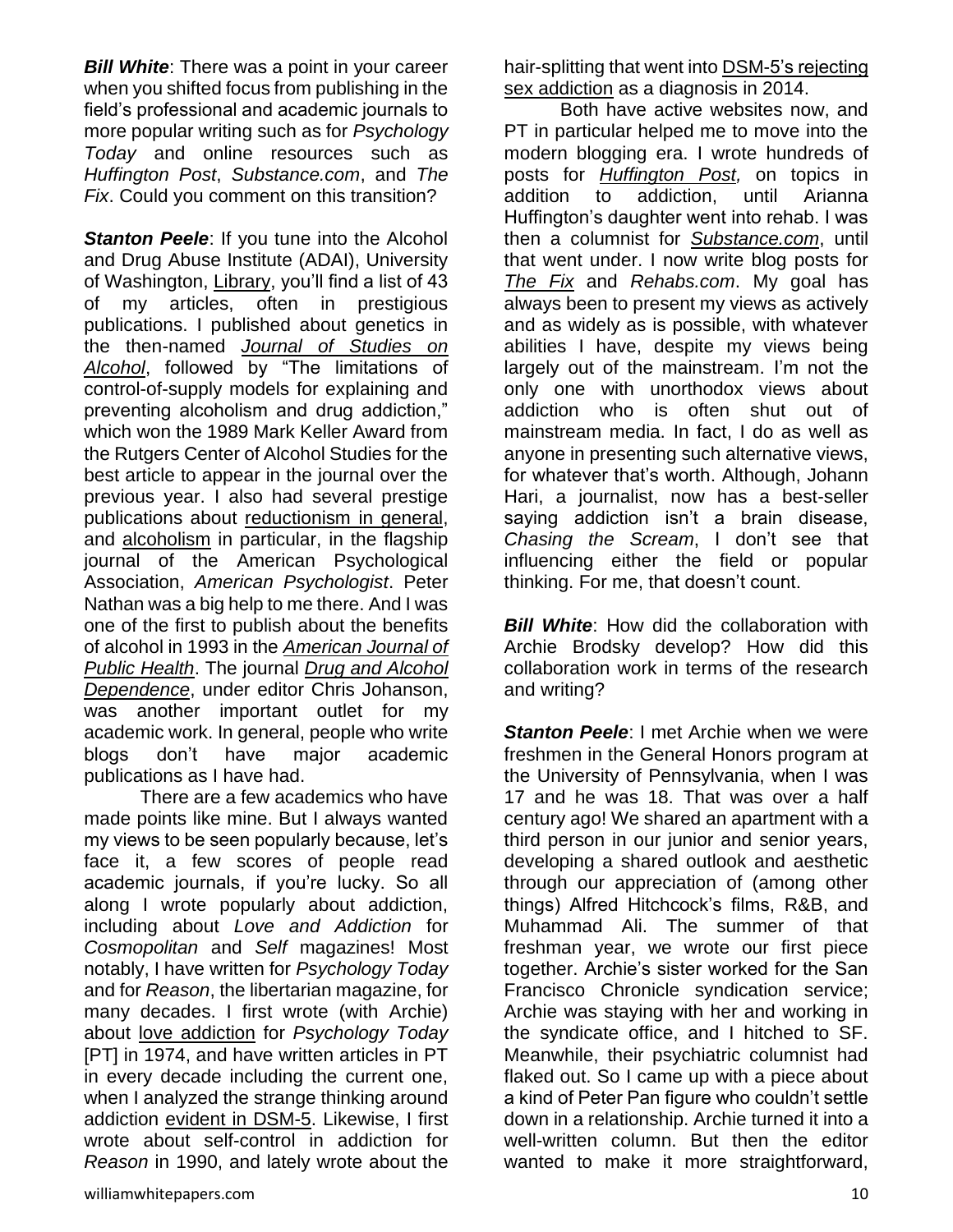typically, and they made the character a stereotypical gay man (this was 1964).

We share an outré view of things, but have very different personalities and cognitive styles. I make flashy connections and intellectual leaps, while Archie sees to the heart of every idea and grinds it into mellifluous prose. Actually, Archie will object to that characterization, since he is also brilliantly creative. And I'm not chopped liver in terms of expressing ideas and writing clear text. But I think each of us acknowledges the other's supreme gift as laying somewhere outside each of our own métiers. I'm sure Archie has at times winced as he's reviewed my freewheeling prose here.

We've worked together in any number of different ways. In our big books together, *L&A* and *The Truth About Addiction and Recovery*, I wrote most of the original text, and Archie refined and edited. But Archie also wrote telling passages in each, including the introduction to *L&A*, which was excerpted in a volume, *Classic Contributions in the Addictions,* edited by Shaffer and Burglass. Of course, Archie's not an addiction psychologist, but a creative writer, along with having done a lot forensic writing in recent years. But he still helps with my books, and also some of my forensic projects. I always try to clear as much as I can through him. Archie tends to keep his own counsel, and to contemplate his own productions privately. But we have few secrets from each other. At least I don't from him!

*Bill White*: You have addressed innumerable addiction conferences. What most stands out in your memory in terms of your interactions with people working on the frontlines of this field?

**Stanton Peele:** I have already described Riley Regan's rising to attack me at a national conference of the NIAAA, after Milam had slandered me in his preconference remarks. But it is also true that I am a provocateur. I discuss my style before speaking, in a group motivational interviewing session. "Why do I ask you questions, and prompt you with contradictions in your/our views?" The answer is simply providing information has no effect on people's thinking.

I also pick people from the audience to ask their views. Sometimes my host will tell me not to bother people that way. My style can lead to explosive outbursts pro and con. I was invited to lecture to a communistbacked drug group in Italy, and a wild shouting match broke out between the opposing government forces and the drug reform group, which was heavily communist.

But even sometimes my supporters are mystified by me. When I spoke at an International Harm Reduction conference in Liverpool in 2012, I began by asking what people knew about the 1964 Surgeon General's Report on Smoking, and what it said about addiction. No one knows that it specifically rejected the idea that smoking is addictive. People then shout out, "The researchers were in the pocket of the tobacco industry." I say, "Does that really make sense even to you hippies? A bunch of researchers just said that smoking causes cancer, but they're buttering up the industry?"

My point, of course, is that addiction at the time [referred only](http://www.substance.com/we-need-to-normalize-drug-use-in-our-society-deal-with-it/13429/) to urban men in alleys becoming addicted to heroin, or maybe other mind-altering drugs. Smoking epidemiologists and pharmacologists didn't refer to nicotine as addictive until the 1980s, although Archie and I labeled it as such in 1975. Cigarette researchers said that smoking didn't cause withdrawal as narcotics do (which I always knew was hokum). As I make clear: "Addiction's not some biological imperative. And here's the thing—its definition is changing more rapidly now than it was when we decided smoking was addictive. Do you know marijuana is now addictive (booo!) and gambling, too? Addiction is a moving target. Its appearance is affected by what you, what we, think about it."

Of course, I always do my piece de resistance: "What is the toughest drug addiction to quit?" Everyone shouts "Smoking." "Oh, really?" I say. "How many people in this audience have quit a tobacco addiction?" Hundreds raise their hands.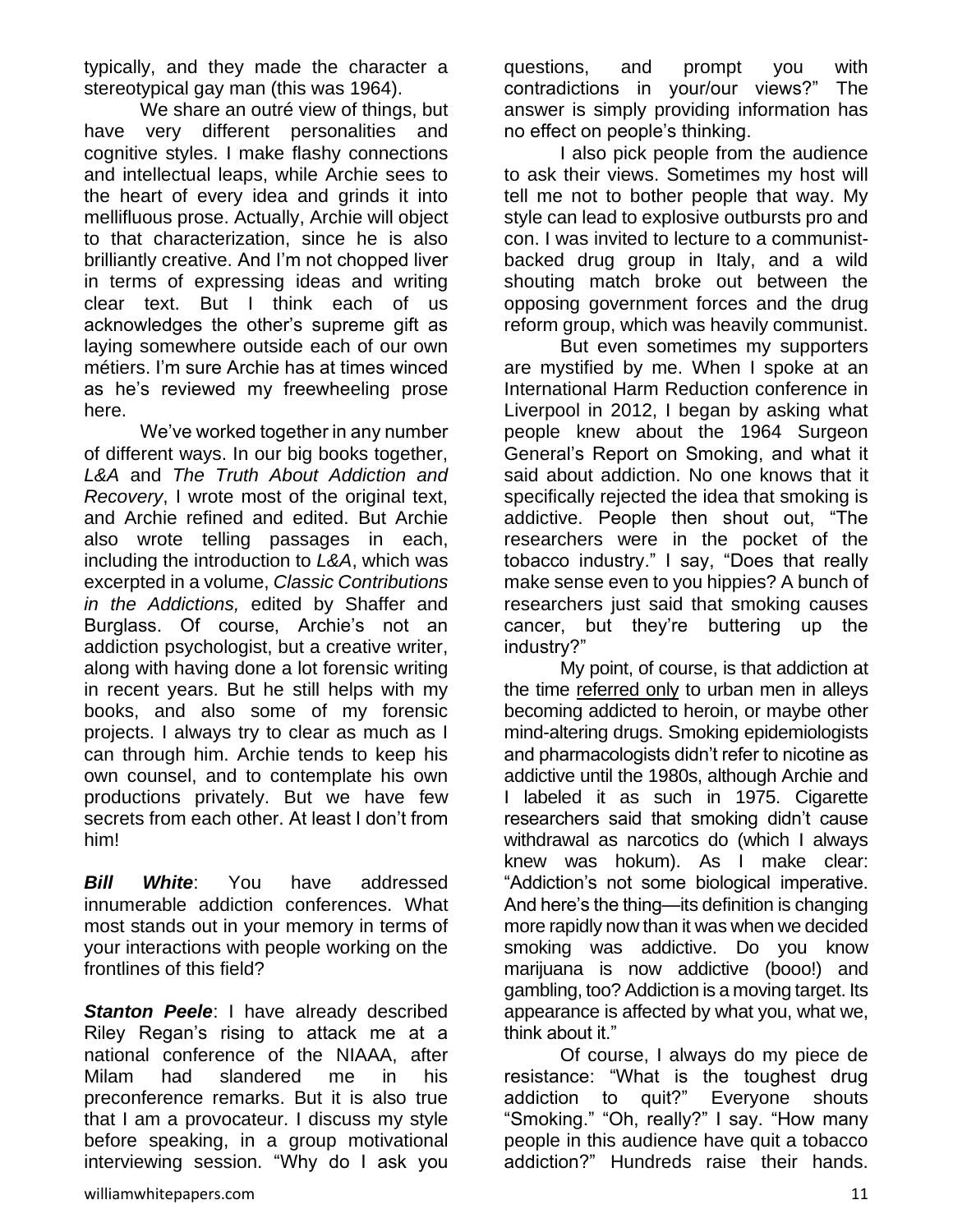"Wow, you guys are truly remarkable. By the way, how many of you joined a support group to quit, or relied on medical therapy, like nicotine gum or patches?" A handful respond in the affirmative, at most sometimes one or two or none. "Wow," I say, "I just learned something remarkable about addiction. What did you learn?"

I usually have the place in turmoil. Afterwards a leading addiction figure comes up to tell me I'm all wrong about smoking; it is biologically defined as addictive. Others say to me, "You're the bravest person I've ever met, taunting, tempting, and teasing the audience." Always people say, "You're the only person here with the confidence, or gall, or respect for us to actually get the audience involved."

*Bill White:* You were one of the first people I know to use the internet and social media to promote your work and as vehicles for public education and policy advocacy on addiction-related issues. Do you have any guidance for others who are seeking creative ways to exert such influence and to promote their work?

**Stanton Peele:** I had one of the first and most prominent websites in the addiction field, SPAWS (Stanton Peele Addiction Website) on the Internet, which I created in 1996. That was before even major institutions had web sites! But I needed to have my own because it was my only direct outlet. SPAWS quickly skyrocketed to a high viewership and rating. At one time it was bigger than both the Drug Policy Alliance and the Addiction Research Foundation Internet presences! I did this in a rather unique partnership with Arjan Sas. Arjan is Dutch, and I knew him through his work with a drug research team in the Netherlands led by my old friend, Peter Cohen.

SPAWS was a repository for my body of research, articles, and views. At one time, I maintained an active blog on it. But the Internet changed, as periodicals developed their own Internet presences. Several had wide fan bases, and I started to present my original material to them. First was the Psychology Today website, which is

extremely popular, and for which I started contributing regularly in 2008. I had been a long-time contributor to the magazine dating back to 1974. The same was true for Reason.com, the libertarian website. I had been writing for *Reason* magazine since the late 1980s. Their website is likewise tremendously popular, and I began writing for it more recently.

Meanwhile, addiction websites began to appear on the Internet, starting with *The Fix*. At first I had a strangely ambivalent relationship with them. That is, while they selected me as one of the ten most influential addiction experts in the country (along with you, Bill Miller, Keith Humphreys, Nora Volkow, et al.), their 12-step-oriented management was repulsed by me, and so they were very snarky towards my views. It is clear to me now that I had fans there, as well as high-level opponents. Kind of the story of my life and times! I also wrote for *Huffington Post* for years, and had pieces that were among their most popular on topics from [AA](http://www.huffingtonpost.com/stanton-peele/problems-with-aa_b_989832.html) to the [benefits of alcohol](http://www.huffingtonpost.com/stanton-peele/the-hidden-health-benefit_b_679321.html) to the grace of [Rachel Maddow,](http://www.huffingtonpost.com/stanton-peele/the-incredible-rachelness_b_646365.html) movies, political psychology, my [overseas](http://www.huffingtonpost.com/stanton-peele/meaning-of-addiction_b_986439.html)  [adventures,](http://www.huffingtonpost.com/stanton-peele/meaning-of-addiction_b_986439.html) etc. When a friend of my daughter's went to work for NIMH, she was handed as her orientation my HuffPo piece on the [biomedical approach to mental illness](http://www.huffingtonpost.com/stanton-peele/addiction-mental-illness-brain-disease_b_876636.html) and addiction. Then Arianna Huffington's daughter entered recovery, and I was out on my ass there!

*The Fix* underwent some upheaval. Will Godfrey was made editor-in-chief for a while, then the site dissolved, then Will became the editorial head of a new addiction website called *Substance.com*, for which I became a columnist. Will and I are friends. He lives nearby in Brooklyn, and we meet regularly for dinner and drinks and to chew around ideas. It was an ideal editorial relationship. Many of my pieces for *Substance.com* were picked up by *[Pacific](http://www.psmag.com/health-and-behavior/future-addiction-stanton-peeles-predictions-next-40-years-83893)  [Standard](http://www.psmag.com/health-and-behavior/future-addiction-stanton-peeles-predictions-next-40-years-83893)*. But Will and his ownership, who are recovery advocates, came a cropper, with my posts being one issue, and they pulled the plug on *Substance.com*.

So I came back to *The Fix*, for which I now write regularly. My editor there, William Georgiades is very supportive, although I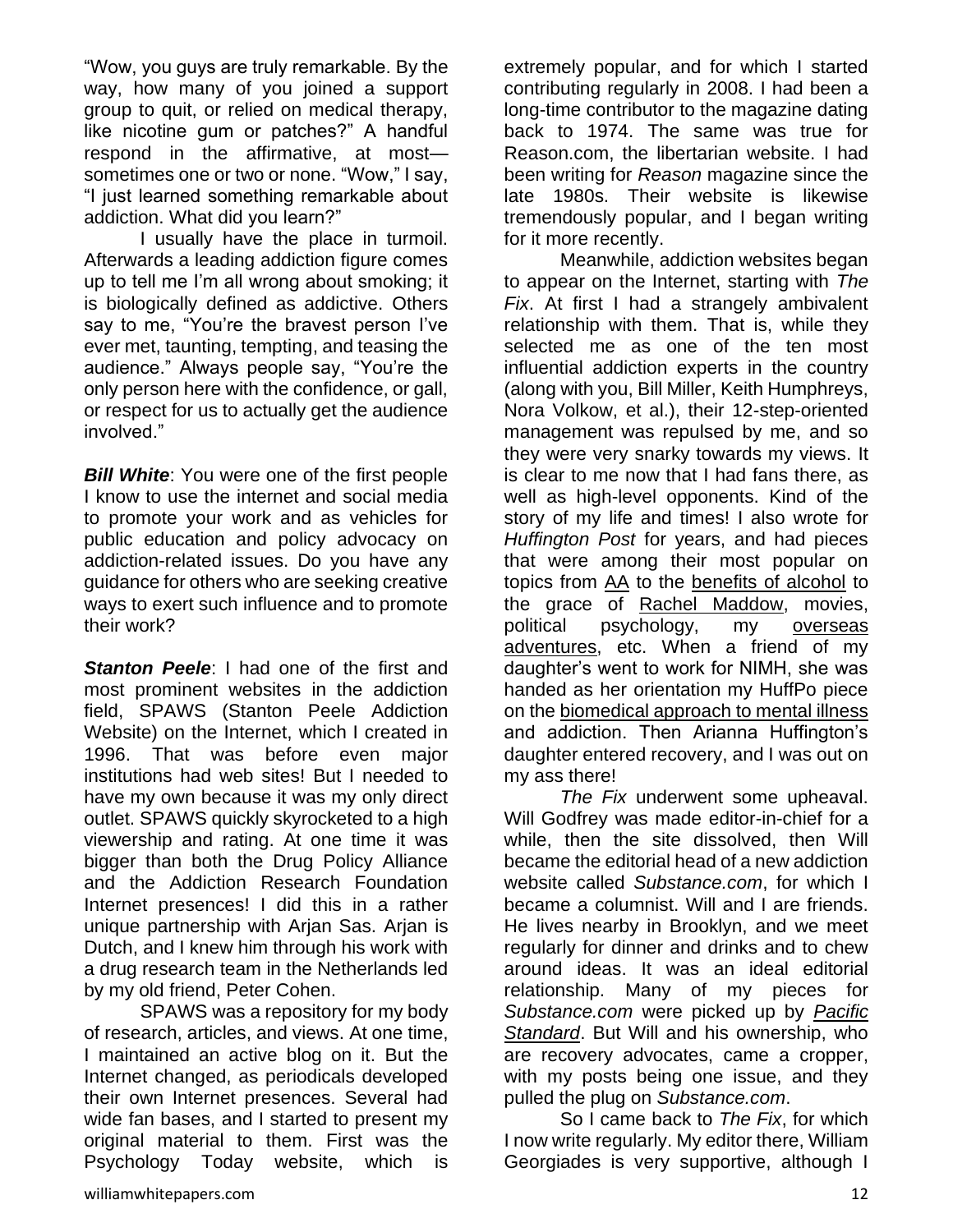believe he is in recovery. You have to be flexible and ride the waves on the Internet. Popular writing has always been ebb and flow, changing directions, and now that pace has accelerated. *Substance.com* existed, despite some major capitalization, for only a year! As I write this, I recognize how my Internet presence has ridden these waves in a way that seems like I have some mastery of institutional America. Rather, I think I deal better than most people with chaos, since I am a self-directed vessel.

In other areas of the Internet, I have begun making podcasts over the last year, including for the Drug Policy Alliance, with asha bandele, and a series I am doing with Tom Horvath for SMART Recovery. I am partnering with Archie Brodsky and his wife, Vicki Rowland, using our own publishing imprint, called Broadrow. First we did an ebook version of *Love and Addiction*, with contemporary commentary. Then we released a new print version of *L&A*, which was first published in 1975! We now have added an ebook version of *The Meaning of Addiction* (1985) and are working on *Diseasing of America* (1989). Meanwhile, we induced our publisher, Simon & Schuster, to do an ebook release of *The Truth About Addiction and Recovery* (1991). All of these books were published before the advent of the Internet, and I need to have them available there. Finally, working with Kevin Gallagher, I have published a pamphletlength spinoff of my book, *Addiction-Proof Your Child*, called *Addiction-Proofing Your Family*. And I am planning on publishing my next book, *Skill at Drug Use: The Key To the 21st Century*, via the Internet.

Perhaps you are aware, some people don't like me! John Wallace wrote a series of articles attacking me, along with a whole group of controlled-drinking supporters, the so-called "Gang of Eight," including Bill Miller, in the late 1980s. Now, for the first time in my life on the Internet, someone has begun publishing my personal emails on the web. One of the commenters asked where this material is coming from if I haven't published it and why it is being put out there. I wonder the same thing. Perhaps I will end up living and dying on the World Wide Web!

**Bill White:** What is a day in the life of Stanton Peele like?

*Stanton Peele***:** So personal, Bill! I hope I'm causing you to open up this format. (I have lately been influenced by the writing of Karl Ove Knausgaard, a Norwegian who is the world's best-selling novelist, and whom Americans would call [an alcoholic.](http://www.thefix.com/content/karl-ove-knausgaard-and-james-boswell-fellow-memoirists-and-alcoholics)) I lead a loosely organized, low-key life. I go to the gym at the Park Slope Y in Brooklyn most mornings. This is the same gym New York Mayor Bill de Blasio goes to, and one time I spoke to him about his daughter's highly publicized entry into recovery at the age of 19. He listened politely.

I then spend most days writing in my yard or my tiny living room on the first floor in what is called a rear house off the street in Brooklyn or in a religious coffee house called The Postmark where you don't have to order anything! I'm so Brooklyn. I am periodically interrupted by Skype or phone therapy sessions or interviews, and I occasionally take trips for business or workshops. At 69, I have spent most of my money on colleges and homes for my three children. I still need to live by dint of my wits and street smarts. I will survive as long as I am alert and can work.

As much work as I have done, work appearing in prominent places, and in such seemingly critical directions for American addictionology, I am still largely off the American addiction grid. Nora Volkow, the NIDA, the NIAAA, Tom McLellan, and Michael Botticelli don't speak of me. Other mainstream researchers and academics, like Keith Humphreys, Bill Miller, Robin Room, and Charles O'Brien would never discuss my work seriously, although it overlaps considerably with theirs. I'm just not in their clubs. This is true even as Robin has been pressed into service on three separate occasions to write rebuttals of my views, on ["control-of-supply models"](http://www.ncbi.nlm.nih.gov/pubmed/3821120) in the *Journal of Studies on Alcohol*, on the [psychological](http://www.peele.net/lib/exploring.html)  [benefits of moderate drinking,](http://www.peele.net/lib/exploring.html) where Archie and I were the first to note the cognitive benefits of alcohol, and on the [temperance](http://www.peele.net/lib/evil.html) attitudes of Robin's home organization, the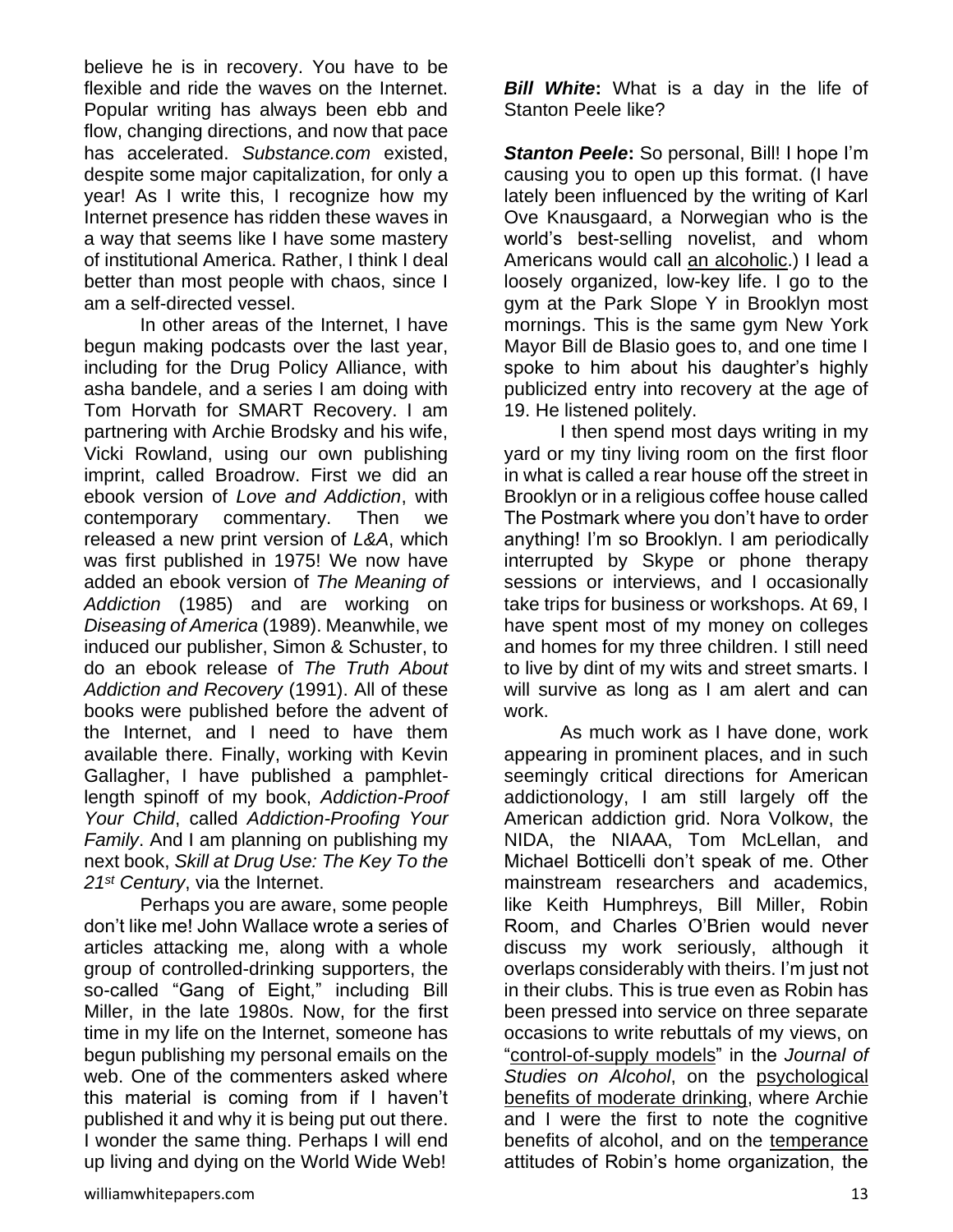Kettil Bruun Society. Bill has actually commented favorably a few times on my writing, but never that I recall in print. Funnily, both he and Robin praised me on my first major academic piece on alcoholism, ["The Cultural Context of American](http://www.peele.net/lib/approach.html)  [Approaches to Alcoholism"](http://www.peele.net/lib/approach.html) when it appeared in 1984, and then complimented *The Meaning of Addiction* published soon after. (Bill included the former in a reader he used for students, and referred to the latter in a document he produced for his church.) But they grew ever more wary of me as time went on. Ethan Nadelmann is an old friend who cites *Meaning* as one of the two formative influences on his view of drugs (the other being Weil's *The Natural Mind*). Yet Ethan is likewise wary of involving someone controversial like me at the DPA. But asha bandele had me do a major podcast for DPA in 2015, because she told me many policy reformers have found my thinking inspirational. One prominent DPAer, Meghan Ralston, offered my favorite tweet about me: "Stanton Peele can be a polarizing figure for some--but that dude is just as edgy & fearless…." Jerry Otero just invited me to join DPA's Youth Advisory Group on prevention issues. So I am still there, somewhere central, in the mix. Nonetheless, any influence I have on the field, considering it has moved so much in the directions I have outlined and continue to outline, has occurred sub rosa, or by osmosis.

#### **AOD Problems and their Resolution**

*Bill White*: What do you see as the primary sources of AOD-related problems?

*Stanton Peele*: There is no question that the driving forces in addiction, substance abuse, and mental illness are cultural and societal. These include ingrained cultural attitudes about substances like opiates and alcohol, social customs around usage, and stress, while community strength and support are the best preventives and antidotes to stress. This was proved conclusively by the Vietnam-addiction/homecoming-recovery situation, which we lasered in on in *Love and*  *Addiction*, when it was happening in real time. We're not allowed to admit that [social](http://www.thefix.com/content/addiction-social-disease)  [class is a major determinant of substance](http://www.thefix.com/content/addiction-social-disease)  [abuse](http://www.thefix.com/content/addiction-social-disease) and mental illness in America today, because to do so [makes us feel like bigots.](http://www.substance.com/why-liberals-love-the-disease-theory-of-addiction-by-a-liberal-who-hates-it/12116/) But it simply can't be denied that there are more major addictions in the worst neighborhoods of Baltimore and in poor Appalachian towns than in upper-class suburbs and urban intellectual centers.

As a result of this cultural blinder and our bureaucratic, privatistic system, including how we organize research and academic institutions, we spend all of our resources on coming up with new medical technologies to address addiction and mental illness, an approach that has repeatedly failed. This is a major focus of *Diseasing of America*. Our failures include both the [Human Genome Project](http://www.huffingtonpost.com/stanton-peele/obama-brain-initiative_b_3286288.html) and the [neuroscience revolution,](http://www.huffingtonpost.com/stanton-peele/mental-health-brain-science_b_3298551.html) beginning in the 1970s, which have done nothing to ameliorate mental illness or addiction. Now we're immersed in the new [BRAIN initiative,](http://www.huffingtonpost.com/stanton-peele/obama-brain-initiative_b_3296313.html) which will have the same futile results. We are not improving our mental health as a society, but the reverse.

This individualized outlook extends beyond our mania for medicalizing treatment for mental illness and addiction. It extends even to the social sciences. All of our bestknown addiction-related researchers, like Bill [Miller], Alan [Marlatt], even Keith [Humphreys], the community psychologist and AA backer, and others, are in the business of selling individual cures. We're not interested in identifying social causes and remedies for mental illness and addiction. We don't have the cultural wherewithal to reach those conclusions as a society or to do anything meaningful about them if we did. At the same time, of course, in my books and personal work, I deal with individual psychological causes of addiction like attachment and developmental issues. These, too, in varying degrees have social origins, in that they might be far less common in a different kind of society from our own. But people have problems and needs here and now that I am sometimes able to help them with.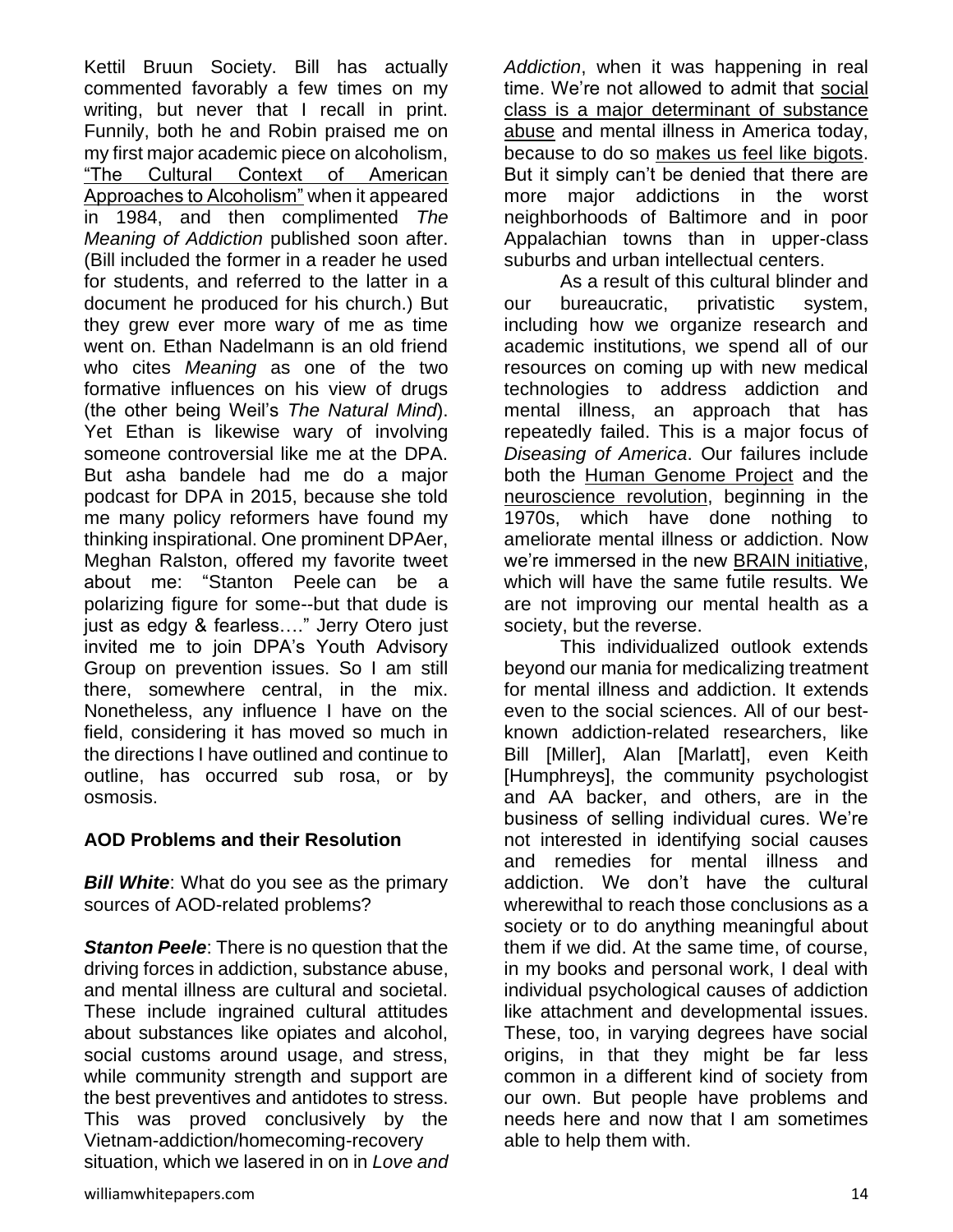*Bill White*: You have championed the natural resolution of AOD problems (without professional or mutual aid support). What are the implications of research on natural recovery for the design and practice of addiction treatment?

**Stanton Peele**: From the start, I have always incorporated epidemiological, community-based, and life-history visions of addiction. These regularly show us that people tend to recover naturally. You noted that finding yourself, Bill, based on a literature review, although I don't believe you have delved enough into what that tells us. Natural recovery is the most oft-discovered, then ignored, finding in the alcoholism and addiction world. And ignoring it has misled us terribly.

Let me jump to the "evidence-basedtreatment" era we are in, where every documentary and popular article now says we don't use treatments that have empirical support for their effectiveness. The people who promote that "evidence-based" concept are CBTers intent on putting down AA and the 12 steps. I realize that Bill Miller, who has found that AA is ineffective and that belief in the disease theory leads to relapse, and yet supports AA, is hard to fit on that continuum. But you and Keith and others have shown that, looked at from some angles, the evidence is as good for traditional approaches as anything else.

When you questioned Bill about what he learned from Project MATCH, he said it was our arrogance in thinking we could match people with the treatments that would work best for them. What that actually means is that people do best when they find their own ways to recovery! That's a natural recovery outcome, really. Project MATCH [actually showed](http://www.peele.net/lib/niaaa.html) that all treatments were equally effective for a highly selected population of alcoholics, that is, those who were socially stable, had no co-occurring mental illnesses, and were not mired in the criminal justice system.

But those are the people most likely to recover in any case, treatment or no. And, of course, there wasn't a no-treatment control group in Project MATCH. Cutler's

analysis of the MATCH results showed that all the improvement occurred up front, as soon as people signed on. Along with that came follow-up assessments. Project MATCH was a giant brief intervention demonstration with follow-up contacts. That process accounted for virtually all of the subjects' improvement in what was supposed to be a treatment trial.

I have [repeatedly written](http://www.peele.net/lib/abuse.html) that we will never treat our way out of addiction or mental illness. Not enough people enter treatment, stay in treatment, succeed at treatment, and avoid relapse to make a difference. And all the while, more and more people are developing the syndromes that supposedly require treatment. I know that you are a great AA booster, Bill. But the simplest back-of-the-envelope calculation shows how futile that whole operation is. According to NESARC [National Epidemiologic Survey on Alcohol and Related Conditions], only 12 percent of alcohol dependent people enter formal alcohol treatment or AA. And, while you can quibble with Lance Dodes, he cites the data showing that 5-8 percent of people stay with and succeed at AA. Taken together, that's one in a hundred alcoholics who benefit from AA or 12-step treatment! Meanwhile NESARC-III [has shown](http://reason.com/archives/2015/06/14/are-we-creating-our-own-addiction-splurg) AUDs (alcohol use disorders] increased by 50 percent from 2001-02 to 20012-13, despite—and I mean because of—all of our treatment and supposed chronic-brain-disease discoveries.

Of course, I have created a treatment package myself, the Life Process Program, and my later books are all self-help oriented. That's because I can read which way the wind blows in America, and I need to make a living. But I at least tell people the truth in my books and my program, that recovery requires people to exercise their own initiative, so that they can recognize what they must do, as well as having the research-based support and faith to know that it can be done, examples from history and popular culture showing that it is done all the time, and signposts taken from the data and these examples for how they might do it for themselves.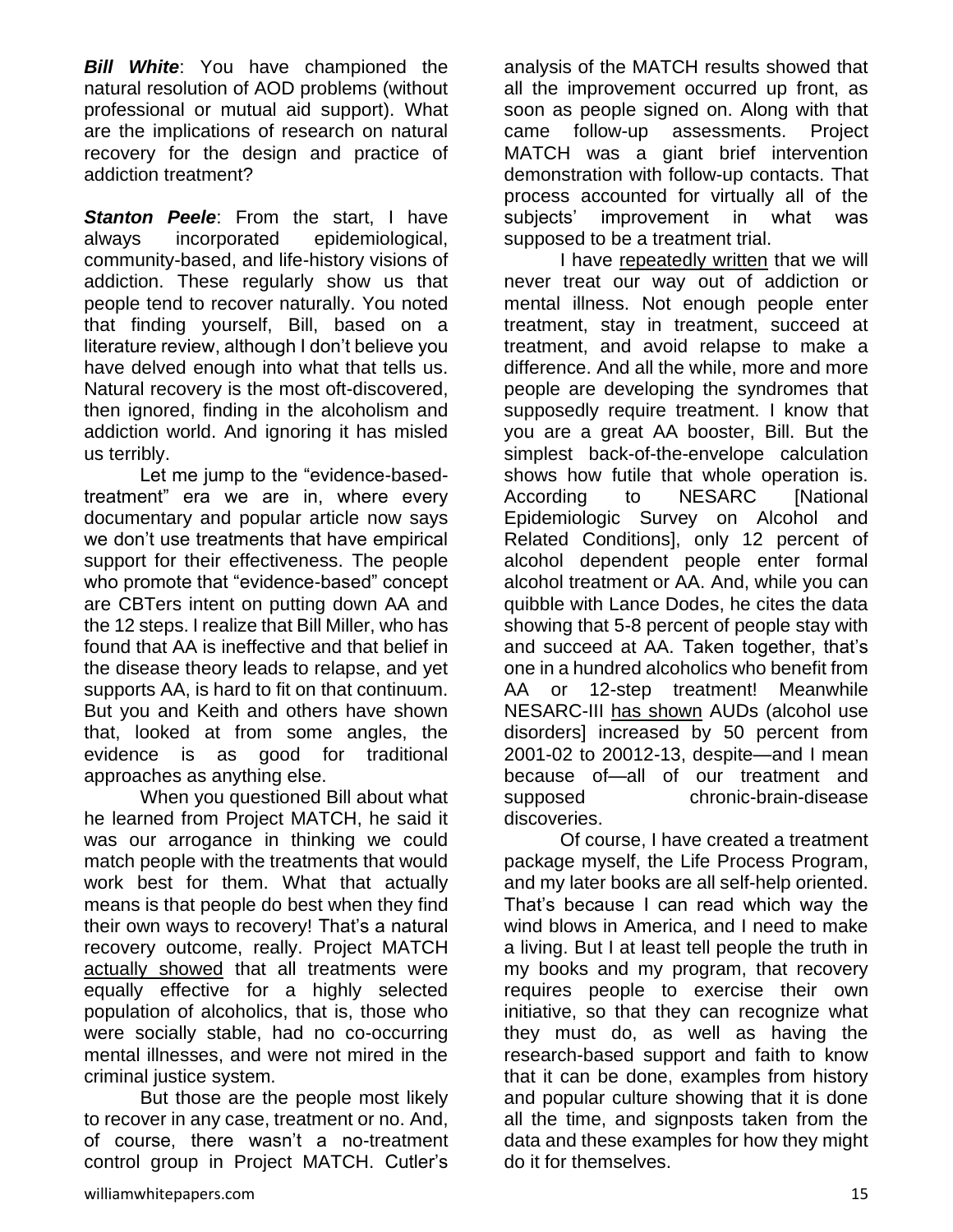*Bill White*: You have also championed moderation as a strategy for the resolution of AOD-related problems. Who are the best candidates for such moderation strategies and for whom would such strategies be contraindicated?

**Stanton Peele:** I have come to reject the category "moderate drinking." In its own way, it is as abstract and improbable a category as total abstinence. In order to prove that they were purer than Caesar's wife, "controlled drinking" researchers, especially in the aftermath of [Pendery et al.'s attack on](http://www.thefix.com/content/alcoholism-paper-%E2%80%9Cproved%E2%80%9D-harm-reduction-was-wrong)  [the Sobells' research,](http://www.thefix.com/content/alcoholism-paper-%E2%80%9Cproved%E2%80%9D-harm-reduction-was-wrong) defined moderate drinking so tightly that it almost ceased to exist.

You see this tendency in NESARC as well. NESARC-I found that the majority of alcohol dependent people in America escape dependence, but continue to drink. Included in that category are what the [investigators call](http://www.peele.net/lib/consequences.html) "risk drinkers in remission." These formerly alcohol-dependent people have displayed no drinking problems over the prior year, even though they have continued to drink regularly (averaging more than 14 drinks per week for men; 7 drinks per week for women), or they had a single day (or more) in the past year in which they had 5 or more drinks, for men; 4 or more, for women.

Only where abstinence has been elevated to mythical status, as it has been in America, does this category seem reasonable. People who qualified for the worst alcohol use diagnosis are shown by NESARC to now drink regularly, and occasionally go over the line, without problems or symptoms. What a symbol of human capacity to improve even severely addictive behaviors! That substantial numbers of people show this improvement, while short of perfection, is actually the single greatest refutation of the all-or-nothing disease theory of addiction.

I realize that the most severely addicted drinkers are the least likely to moderate. But that's not ironclad. Moreover, Alan Marlatt and colleagues [published a](https://www.psychologytoday.com/blog/addiction-in-society/200904/letting-alcoholics-drink)  [study](https://www.psychologytoday.com/blog/addiction-in-society/200904/letting-alcoholics-drink) of the results of wet housing among street inebriates in Seattle. The purpose of allowing these alcoholics to drink was to get them off the streets, protect their health, and cut the costs to society of their incarcerations and hospitalizations. Wet housing cut those costs by almost two thirds. Yet these men also cut their excessive drinking by a third, from an average of 16 drinks daily to 10, in their first year. What an astounding finding! Severely alcoholic men became more discerning about their alcoholism, despite not becoming moderate drinkers.

As I say all this, and remain optimistic for every human being, I am also often at odds with my libertarian cohorts. People assume that I am saying that there is no such thing as addiction. Leave people to their own devices. I know about addiction. I know people die from it, sometimes on the streets (like Terry McGovern, George's tragic daughter). When I discussed that NESARC-III found that Americans' drinking had worsened, people think I'm saying (even though I explicitly disavowed it) that there is no such thing as addiction, and we're making up alcohol problems. I'm saying almost [directly the opposite,](http://www.thefix.com/content/we-have-more-drinking-problems-why) that our AOD problems are worsening, due to our ways of thinking about addiction and drugs and alcohol as uncontrollable. What a crazy, counterproductive state of affairs.

I am fine with people quitting drinking or drug use if they feel that's best for them and can do so. Typically, however, that is a slow and irregular process. The idea of nonabstinent improvement for *anyone* is so helpful, so human, so necessary that I don't feel an SUD helper or program can function without recognizing and supporting this reality. Plus, sometimes people return to drinking, and that's not inherently a disastrous relapse, but may simply be another sustainable harm reduction outcome or, ultimately, a reflection of personal growth that makes addictive or high-risk drinking unthinkable. And alcohol and marijuana are examples of substances people use to replace more harmful use of other substances, usually heroin and narcotic painkillers.

All of this makes our ideas about "sobriety" and "recovery" completely [out of](http://reason.com/archives/2014/03/22/alcoholics-recovery-and-sobriety-meaning)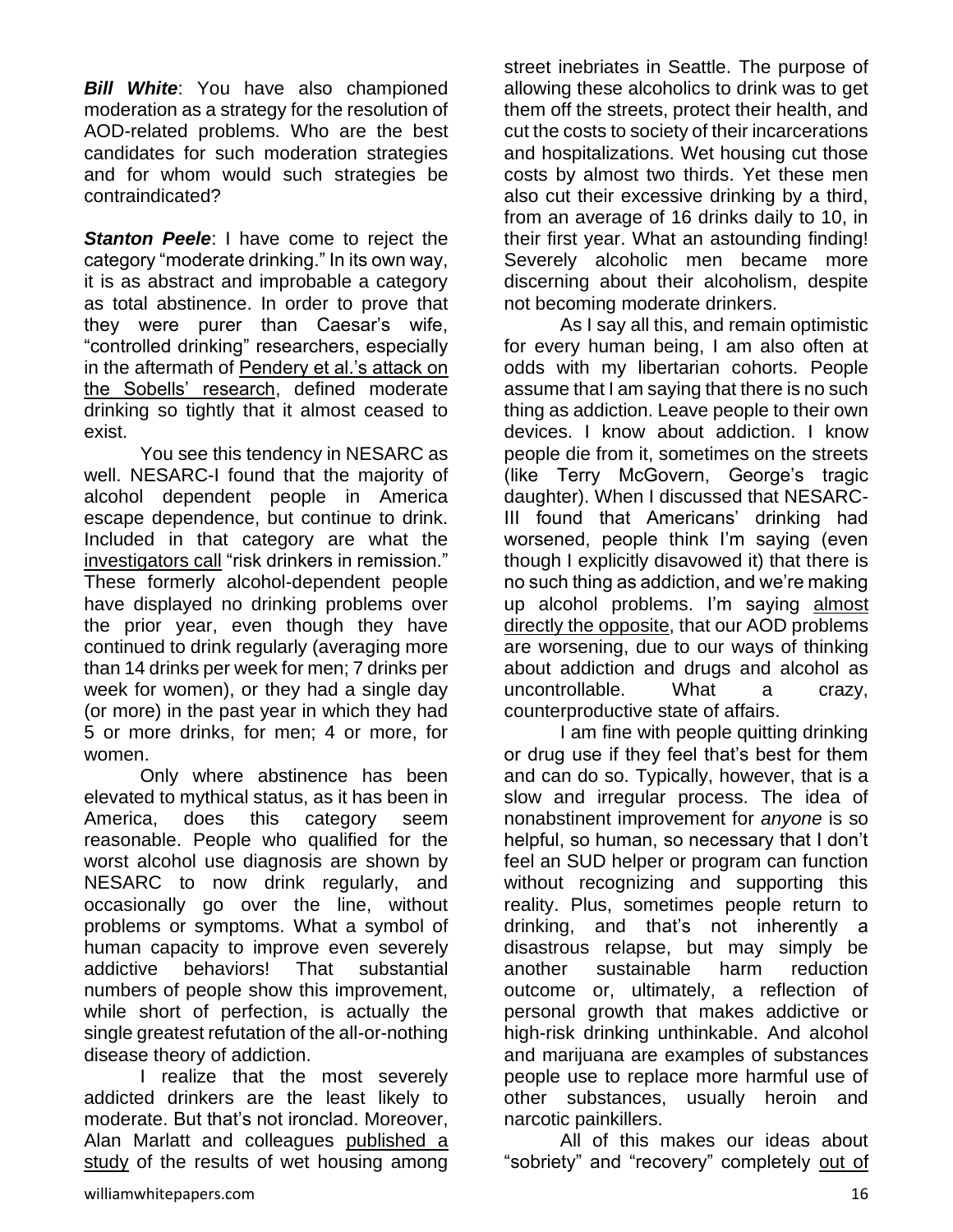[touch with reality,](http://reason.com/archives/2014/03/22/alcoholics-recovery-and-sobriety-meaning) so that when people use these terms they obfuscate and mislead more than they help. And yet this is where our national alcohol and drug discourse is stalled. It must change.

**Bill White:** How would you summarize the research on the influence of recovery mutual aid participation on long-term recovery outcomes?

**Stanton Peele**: The standard defense by you, Keith, and others now is that, following treatment, people who seriously participate in support groups, meaning AA, do better. God bless this minority. But we have lost the forest for the trees. I would ask you to tell me: "What percentage of ever-alcoholdependent people in the US go to treatment, then seriously attend AA, then follow through with AA?" If it's more than the one percent I cited above, tell me what you believe that figure is. Do you believe it is more than 5 percent? More than 10 percent? A quarter?

Whatever figure you think is right, only a minuscule-to-small minority benefits from our gold standard process of abstinence treatment with full-bore follow-up participation in support groups. This dismal outcome is because the whole process, the whole way of thinking, is counterproductive. While we're shuttling people off to treatment and corralling a few willing souls into support groups, we are cutting social programs that support housing, education, families, and communities. And that produces more addiction. A whole body of environmental research makes this clear: "A Synergism of Plagues," Rodrick Wallace's 1988 paper in *Environmental Research*, described how disinvestment in social programs accelerated the H.I.V. epidemic. Tell me if you, or Keith Humphreys, are optimistic that contemporary America is reducing addiction, despite our almost maniacal focus on it.

And, beyond this, AA and the disease way of thinking, which so pervade our society, are actually [causes of addiction.](http://www.huffingtonpost.com/stanton-peele/problems-with-aa_b_989832.html) I say this even as the personal testimony of AA beneficiaries makes even my radical, antibrain disease colleagues, like Bruce

Alexander and Sally Satel, skittish. Nonetheless, its overall effects are negative, both for individuals and for society, sorry to say.

**Bill White:** You have been quite critical of AA and other 12-Step programs. How do you view the secular (e.g., WFS, SOS, LSR, SMART Recovery, MM), and religious (e.g., Celebrate Recovery, Buddhist Recovery Network, etc.) alternatives to 12-Step programs?

**Stanton Peele:** I am not a support group person. I say this even though I know some people swear by them. That's the small minority of beneficiaries I cite above. I say this even though I know that people struggle to deal with alcoholism and addiction. I say this even though I work with people who are trying to overcome addictions. I say this even though I work actively with SMART Recovery and HAMS [Harm Reduction for Alcohol] and was a board member of Moderation Management. I do these things because I feel I must help to give people more choices.

But here are the data and here are my deepest beliefs. People who go to support groups are really quite similar, whichever ones they attend. In fact, in natural recovery studies, if subjects are recruited by an ad in the paper: "Wanted, people who overcame a drug/alcohol/gambling problem without treatment," *those* people look like AA members. They tend to self-identify as alcoholics, or addicts, or compulsive gamblers. If, instead, say you do a survey at two points, and a person fits the criteria for alcohol or drug or gambling dependence at point one, but not at point two. Then you go back and ask, "How did you overcome your addiction?" they look at you like you're crazy. ["I was never addicted!](http://www.substance.com/forget-what-they-tell-you-denial-can-help-you-to-recover-from-addiction/15042/)"

We're constantly labeling people and offering them treatment and telling them we can help them. Fine. But someone has to look out for the forest, beyond the trees. What is the effect of all of this help and labeling and people's self-identification with problems? Again, people swear they need this help. But that only means they depend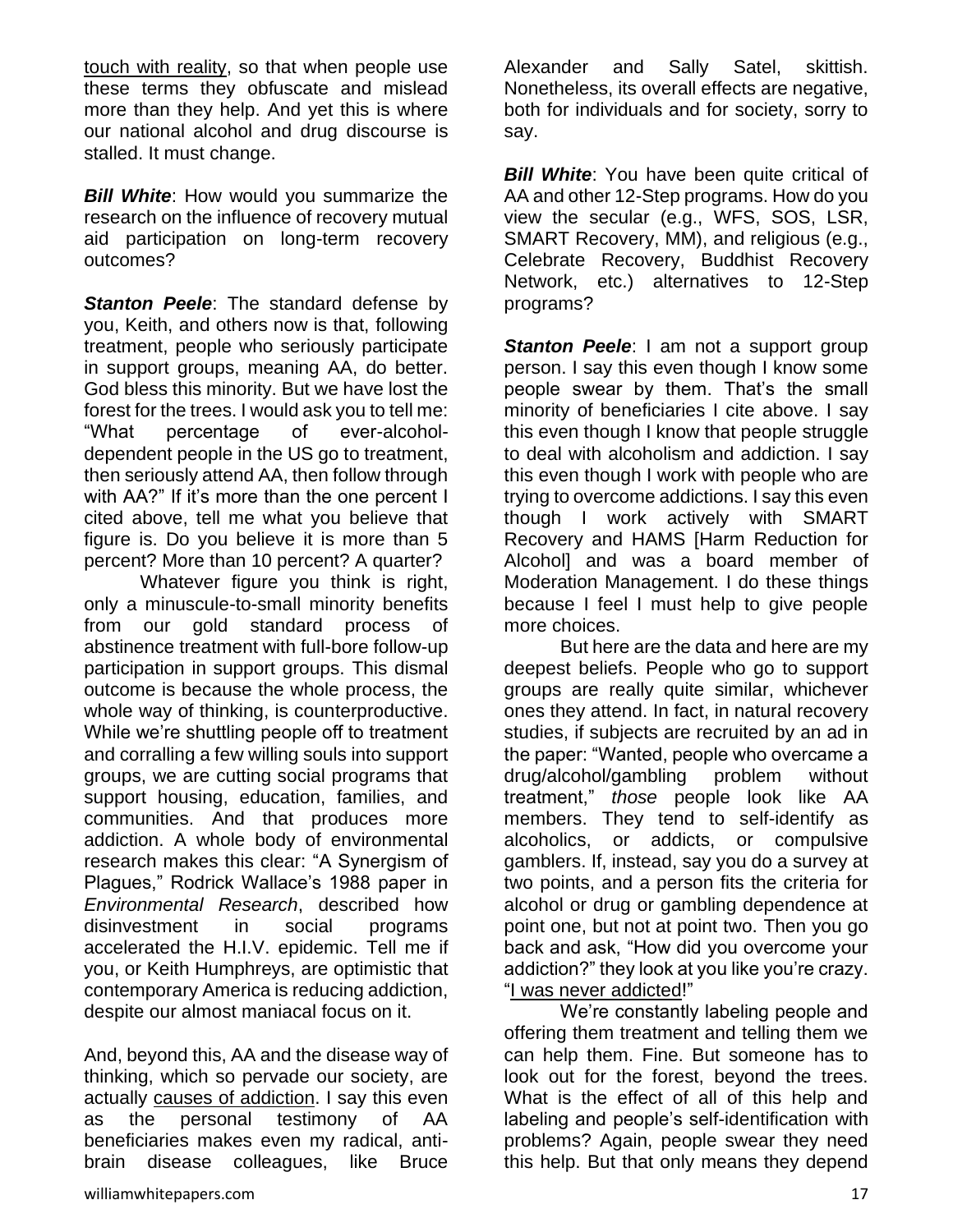on it. It's really an addictive process, where treatment leads to more treatment, without any overall decline in the addictions we treat. It is an intellectual struggle to deal with that dichotomy between people's need for help and simultaneously the fluidity of people's lives, the essential role of community and cultural factors, and the abundance of selfcure. And we fail to achieve the right balance in that regard.

*Bill White:* What is your view on the role medications can play in the resolution of AOD-related problems? (For alcohol use disorders; For opioid use disorders)

**Stanton Peele:** My natural tendency, based on all of my work, is to oppose medications in addiction, as I did [again in The Fix](http://www.thefix.com/content/when-drug-therapies-addiction-are-dangerous) in 2015. In the first place, from *L&A* on, my target has been to eliminate addiction, in individuals and society. The most prevalent addiction medication at the start of my career, even currently, is methadone, a substitute narcotic. The idea of replacing one addiction with another is not a thrilling goal for me. And that extends, of course, to buprenorphine and Suboxone.

Then came the harm reduction movement. HR appealed to my own vision in recognizing and expecting not only drug use, but also a variety of addictions, throughout our lives. So I had to accept the value of less harmful substitutes. But I can never accept the marketing of harm reduction substitute addictions on the grounds that people are permanently addicted – NEVER. Even those with the most virulent addictions, like Uncle Ozzie and his smoking, quit all the time. So I have always been uncomfortable with ardent methadone proponents, starting with Dole and Nyswander, and their proposition that addiction is a metabolic disease.

At the other end of the process, I naturally reject magic bullet solutions to addiction. I have always argued that addiction is an overall life problem, and that recovery is an overall life solution. To imagine you can throw a drug treatment into the mix and thus solve everything is to reinforce the irrationality of the whole

disease concept that addiction is caused and can be cured by a single chemical agent.

But drug therapies are in. Suboxone has demonstrated success in reducing relapse and overdose following treatment. Of course, naloxone/Narcan for reversing narcotic "overdose" (meaning nearly always combining depressant drugs/alcohol) is a required part of every EMT and police kit. Meanwhile, naltrexone is the shining star of drug therapies, showing success for both narcotic addiction and alcoholism by suppressing cravings. Then came a study in *JAMA Psychiatry*, finding that naltrexone substantially reduced drinking days, amount drunk on those days, and binges by alcoholic drinkers. And so did the placebo control! It's not that naltrexone didn't work. It's that its effects were duplicated exactly for dependent drinkers in a double-blind condition, where neither subjects nor therapists realized they were using placebo. And the investigators, naltrexone boosters, simply ignored this incredible finding. [I didn't](http://www.thefix.com/content/why-drug-therapies-addiction-are-dangerous)  [ignore it.](http://www.thefix.com/content/why-drug-therapies-addiction-are-dangerous)

now discuss using pharmacotherapy, a la naltrexone, in the form of craving suppressants across the range of drugs to wean people from addiction. The way I formulate the value of this approach is that you can't sell doubleblind treatment as the real thing. That would be illegal. But you can work to convince people that their pharmaco-inspired reaction is simply a marshaling of their own internal forces, which they can be shown how to do for themselves through mindfulness techniques that accentuate self-efficacy.

And, lastly, we have psychedelic drug therapies in addiction, which is another current "binge" in the field. That includes that old standby LSD and other long-known hallucinogens. Of course, for some time ibogaine has been added to that group. And along have come ayahuasca, a la Gabor. I have a fondness for psychedelics from the sixties. Likewise, I am sympathetic to a concept of shaking up your psyche to escape traps you have created for yourself. But, once again, I am not a one-drugsession-cures-all kind of guy.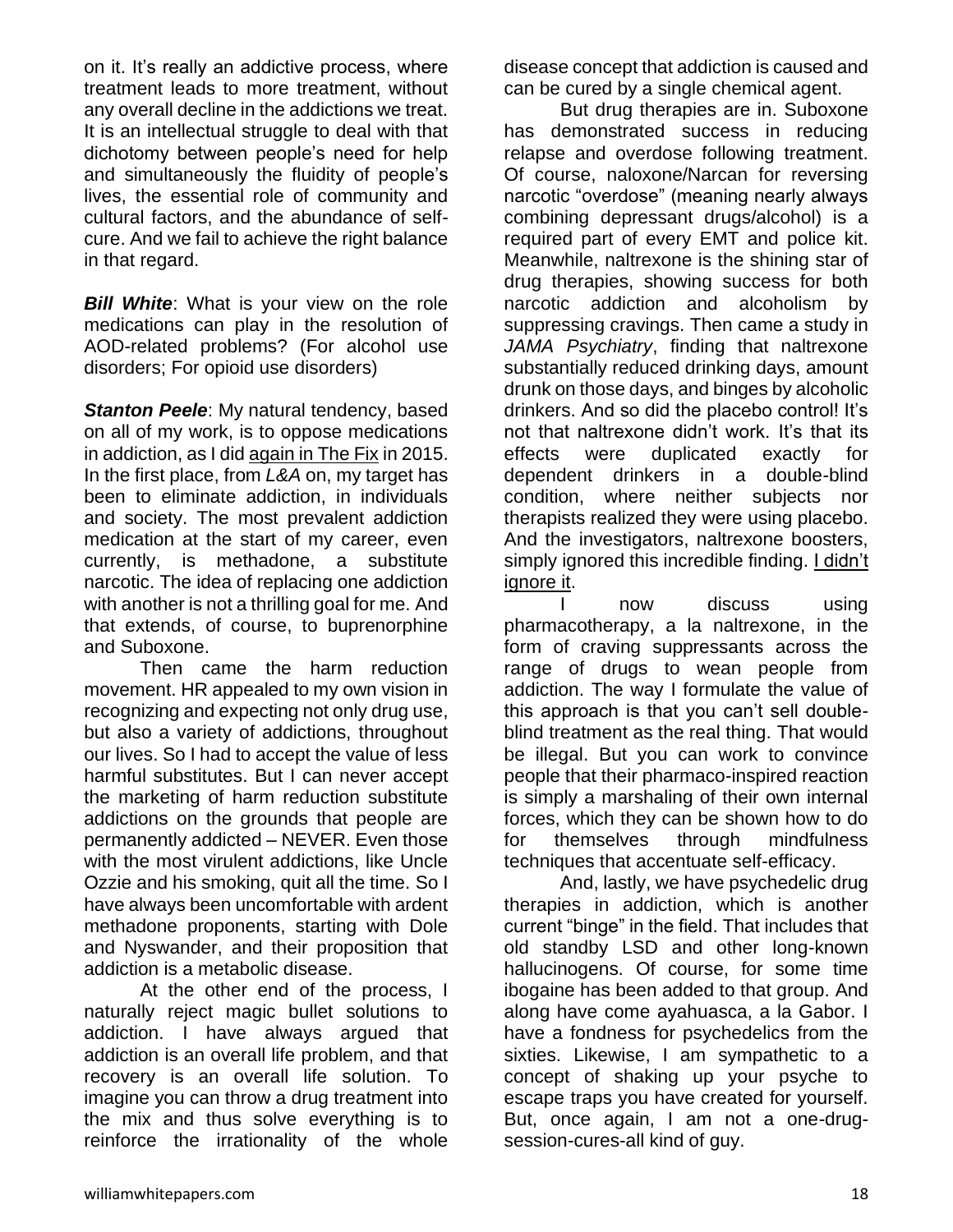I am scheduled to speak at an ibogaine conference in the fall in Mexico. My topic will be "skills at ibogaine use." By that I mean to position the drug as a road to insight and life change, not as a magic bullet. And that is true to my whole approach to addiction.

*Bill White*: By the way, every time you speak or write a book you discuss your Uncle Ozzie (you've already mentioned him in this interview as though everybody knows who you were talking about). Ozzie quit smoking in middle age. What is it about Ozzie that you find so apocryphal?

**Stanton Peele:** Uncle Ozzie quit smoking at age 42, after a quarter-of-a-century smoking four packs of unfiltered cigarettes daily from the time he was 18. A union rep, he quit one day when someone pointed out to him that smoking made him a slave to the capitalist system. That broke into his conscious value system in a way that motivated him to quit as nothing else could. Smoking—forget how addicted Ozzie was—stood no chance at that point, and he quit forever, living fifty more years cigarette-free.

Ozzie demonstrated for me the centrality of a person's values in preventing, allowing, and overcoming addictive behaviors. Why do people quit smoking, as most (at least middle class people) eventually do? Because smokers are usually imbedded in a value system that won't let them continue their addiction, involving values that they internalize, like being role models for their children. It is so obvious, standing right there in front of us. Indeed, for me, motivational interviewing is a valuessurfacing technique, and that's how I practice it.

One of my greatest achievements has been to write technical articles, and then to translate those into workable techniques. Thus one of my most comprehensive academic articles on addiction was titled, ["A](http://www.peele.net/lib/vision.html)  [Moral Vision of Addiction:](http://www.peele.net/lib/vision.html) How People's Values Determine Whether They Become and Remain Addicts." That was a very daring title, even back in 1987! (Today I would title it: "Harness Your Values to Overcome

Addiction," although that's hardly a title for an academic piece.) I then use that approach in my self-help books, like *7 Tools* and *Recover!,* all of which begin with a discussion of values and how to harness them as motivations.

*Bill White:* You are a long-time supporter of harm reduction strategies. Do you feel there is future potential in integrating ingredients from harm reduction and abstinence-based programs?

**Stanton Peele:** Of course, I need to say that people may abstain on their own, at any time, for as long as they wish. And some people seek help to do so. SMART Recovery, which is the key alternative to AA, is entirely abstinence-oriented. I ran a residential treatment program whose stated goal was abstinence. So it's not that I don't believe that some people benefit from abstinence, need to abstain, and want and need help in abstaining.

What I don't believe is that America needs more emphasis on abstinence. I think this emphasis, this preoccupation, detracts from the practice of harm reduction. I have a friend who considers herself a harm reductionist, whose partner had been in AA and had abstained for years. He started drinking beer again and she freaked out. I said, "I thought you believed in harm reduction." She answered, "It's not reducing harm to drink after you've been abstaining."

Yes it is. It's harm reduction if it means this man felt he had a more stable relationship to his drinking, one he can sustain. And that's true even if the man had occasional nights when he drank too much beer. And there is the matter of a human being's right to choose what you want to do in life. Of course, there are failed moderation efforts, plenty of them. And there are people who drink themselves to death. Many of these people we wish would quit. But we have completely run out of room in America to emphasize any more that people join AA and swear off drinking. We have a boundless need to discover alternative paths to sobriety. And, by the way, sobriety doesn't mean abstinence. It means not being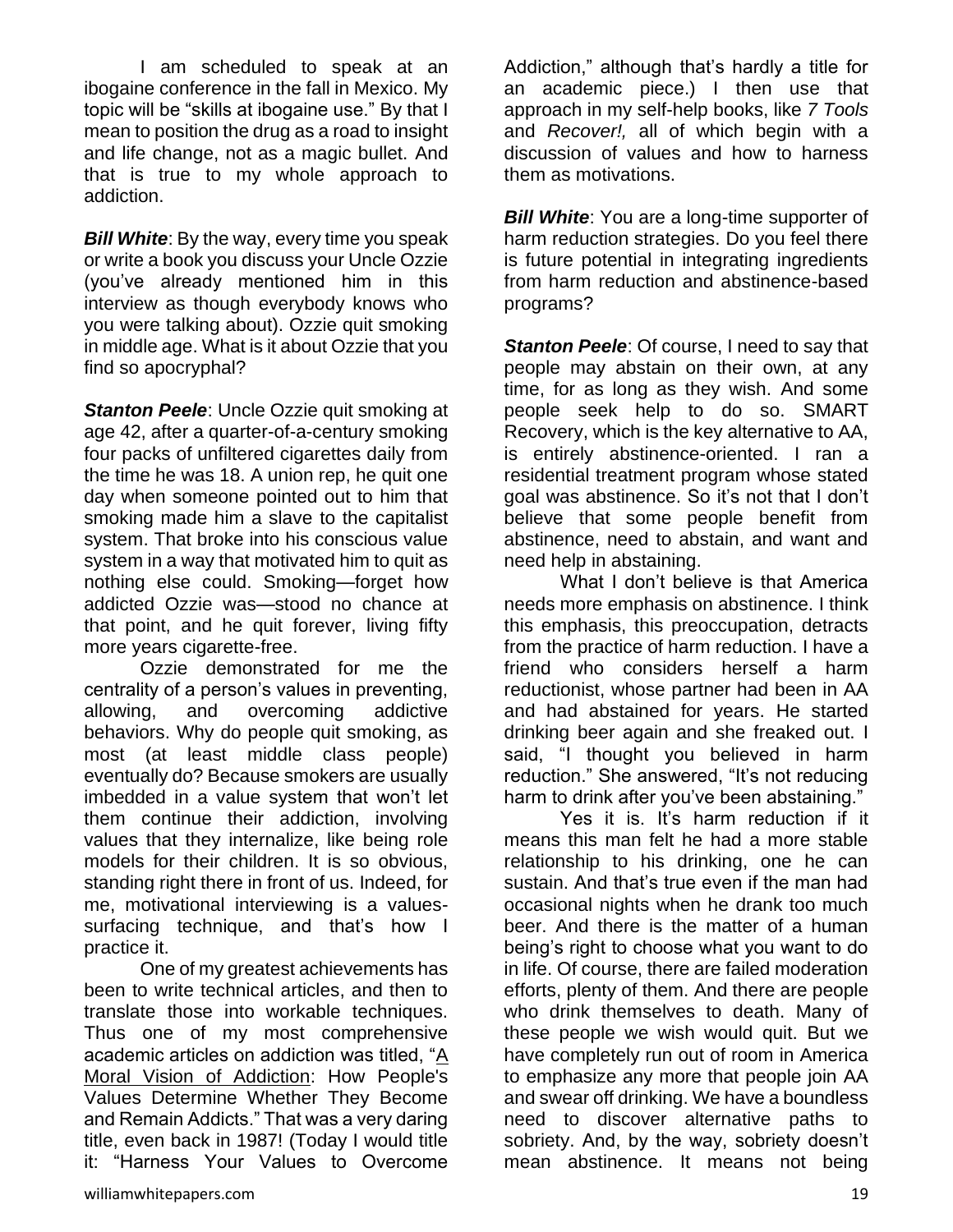intoxicated at a particular time. And AA's and the Recovery Movement's [appropriation of](http://reason.com/archives/2014/03/22/alcoholics-recovery-and-sobriety-meaning)  [the term](http://reason.com/archives/2014/03/22/alcoholics-recovery-and-sobriety-meaning) is misleading and harmful.

I believe that a counselor who can't consider the range of options from abstinence to moderation to reducing harmful use is not able to do the job of substance counseling. Meanwhile, there aren't counselors who, if someone said to them, "I want to abstain" would argue them out of it. I would never do that! But the opposite happens constantly. In fact, it is standard treatment still in America. So we have a treatment system that ignores the need to assist millions of people who use drugs, some of whom have problems, and many millions who drink less than ideally. It is only by virtue of Americans' abstinence fixation and a world where American views hold sway that this is accepted policy and treatment.

*Bill White*: Your latest book, *Recover!*, describes the "perfect" recovery program. Could you describe that program?

**Stanton Peele:** Well, PERFECT is an acronym, beginning with the concept of "pause," or "P," for introducing mindful choice into your decision-making. "E" is for "embrace," or what is called in Buddhism "lovingkindness," meaning self-acceptance and forgiveness. Beyond that, accepting your own and others' perfectness as a living being is part of Buddhism's fundamental philosophy. We are not our worst moments or traits or drug or alcohol use. Beneath that all, we are perfect beings, a part of the universal whole. This last is the concept of "radical acceptance," one that Bill [Miller] and his colleagues emphasize in *Motivational Interviewing*.

The PERFECT Program seeks a bridge to a new way of thinking, often rooted in Buddhism, that incorporates what we know to be successful from CBT. Mindfulness is both a psychological and a spiritual concept. It is my co-author Ilse Thompson's and my belief that addicts need above all to change their way of thinking about themselves. In fact, they and we need to discard the label "addict," as though people are permanently imprinted with an addict gene, or brain chip. They're not. Both Buddhism and CBT tell us that we are imperfect, that we all have to accept emotional issues or addictions in ourselves and others. Yet both CBT and Buddhism say that, whether or not we carry some diagnosis, we can't underestimate our ability to change.

It's a totally different way of thinking of ourselves from our current medical diagnostic-treatment model. Neither PERFECT nor I use DSM terms to describe human beings. Good clinical practice and humanity instead require us to talk about specific things people do, how these actions harm them, and how they might change their actions. Yet, despite its inhumanity and ineffectiveness, the biomedical-disease model utterly dominates our thinking. And seemingly no one worries that we are not becoming happier or mentally healthier as a society. It's always the promise that our biomedical brain disease models will cure us of all our problems in some future nirvana. In fact, we're headed the opposite way.

**Bill White:** You were among the earliest people to apply the concept of addiction to behaviors other than addiction. How do you view the growing interest in what are called process addictions?

**Stanton Peele:** Among the terms I never use is "process addiction." Another term I don't use is "physiological addiction." As I write each time I discuss addiction, people become addicted to an entire experience, whatever the involvement is, whichever factors go into creating that gestalt. We could have a whole discussion here about terminology, about which you have written brilliantly and compassionately. Let's summarize by saying the terms "addict" and "alcoholic" are out because they imply that addiction is a lifelong, inbred condition, that to be addicted is a permanent trait of a person.

It's not.

But I stick with the term addiction because it conveys an image, for better and worse, that everyone understands. And that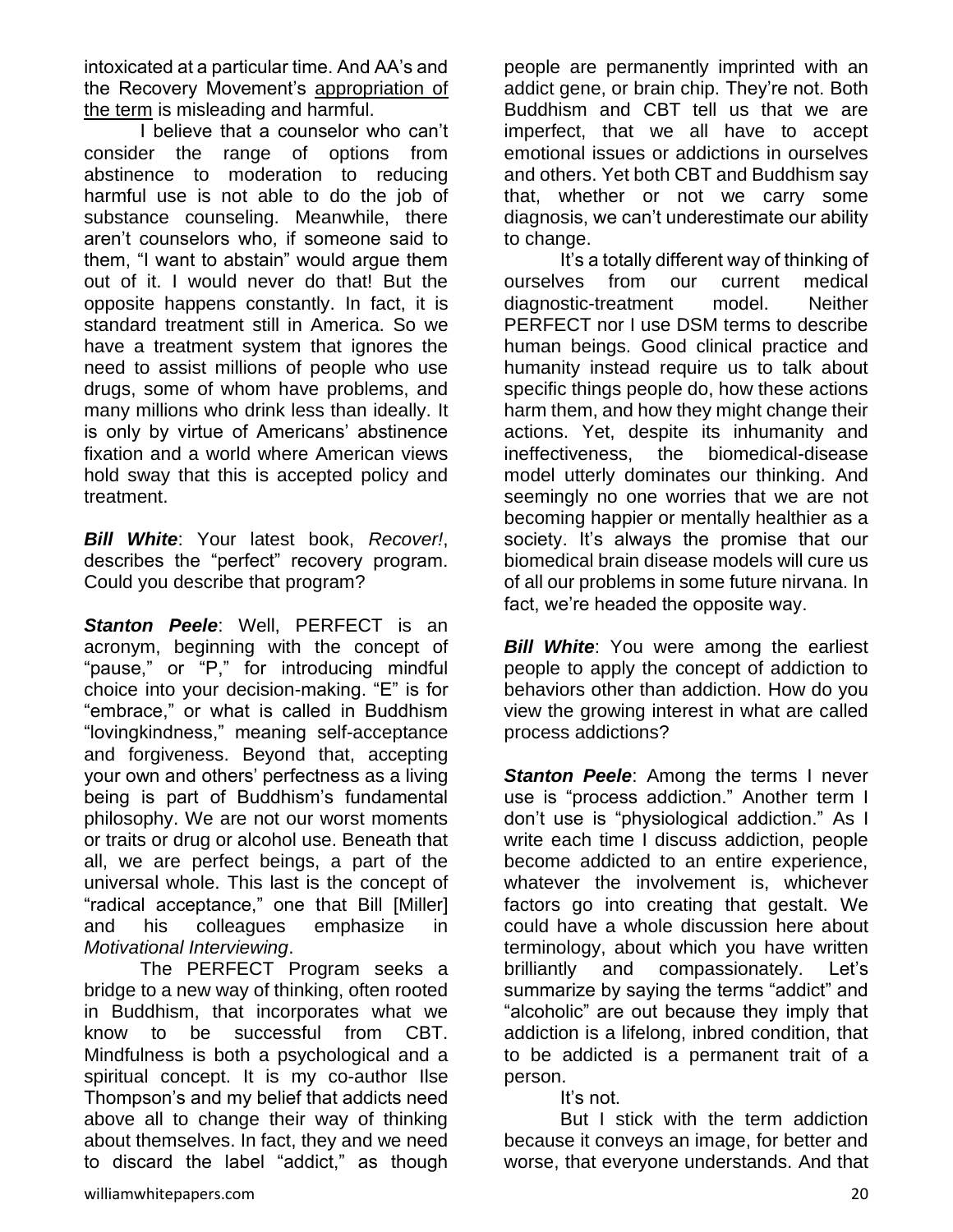condition of addiction is something every human being knows. As I wrote with Ilse in *Recover!*, "Addiction is a normal part of human experience, as is recovery. Addiction occurs when a person seeks out an experience, ritual, or reward to the exclusion—and detriment—of all other goals and activities. The measure of addictiveness is how absorbing, compelling, and harmful to the person an involvement is."

As a normal part of human experience, addiction is not a side effect of drug use, and specifically narcotics. Archie and I wrote in the 1991 reissue of *[Love and](http://www.amazon.com/Love-Addiction-Stanton-Peele/dp/098538722X)  [Addiction](http://www.amazon.com/Love-Addiction-Stanton-Peele/dp/098538722X)*: "An addiction is a habit that gets out of hand. The key to understanding addiction is to realize the function the addiction serves in the individual's life. For example, addiction is not an unfortunate side effect of powerful painkillers like narcotics. Rather, powerful pain relievers *are* addictive to the extent that they remove pain quickly and effectively. It is pain relief, feelings of power or reassurance, and other essential human experiences that some people, and many people under some circumstances, seek in addictive drugs."

In those terms, you see, addiction occurs in connection with drugs because they are such efficient mood and consciousness modifiers. But drugs are not unique or necessary in the addiction process. It is humorous to see how DSM-5 copes with this realization, which the text never makes explicit. DSM-5 applies the term "addiction" only to behaviors, not substances, in the section "Substance Related and Addictive Disorders." Note that "substance related disorders" is separate from "addictive disorders." In fact, DSM never applies "addiction" or "dependence" to any substance, but classifies behaviors as addictive. It never defines "addiction," but finds only a single behavior meets its criteria: gambling.

If I can repeat myself here, addiction can only be defined in terms of lived experience, as Ilse and I said: "Addiction occurs when a person seeks out an experience, ritual, or reward to the exclusion—and detriment—of all other goals and activities. The measure of addictiveness

is how absorbing, compelling, and harmful to the person an involvement is." It is remarkable, and gratifying, how closely this and other passages in *Recover!* resemble the social-psychological definition of addiction that Archie and I formulated 40 years earlier in *Love and Addiction*.

*Bill White*: You took on strategies for prevention in your book, *Addiction-Proof Your Child*. What do you think would be the most effective strategies for breaking intergenerational cycles of addiction within families in which such problems are densely concentrated?

**Stanton Peele:** Although I love to hear stories of recovery, most especially without treatment, my very favorite stories are selfidentified recovering people whose children are "normies." They tend to slight their role in making this happen. I say to them, "Of all the modern miracles, you describe how you inherited addiction from your forebears, and yet you cut the family cycle of addiction cold with your kids. How did you do it?" They can't answer. So I offer my own explanation of their success.

I say, "First, I think you didn't bring your addiction into the home, or at some clear point early on you stopped doing so. That was part of your—meaning you and your spouse—creating a healthy, stable home for your kids. Second you nurtured your children, treating them with love and care and giving them opportunities to advance their lives. And, third, you didn't belabor them with the idea that they were bound to be alcoholics or addicts, that this was their unavoidable inheritance. You didn't want this to be true, and you made sure that it wasn't." Why don't they recognize this for themselves? Because their recovery ideology makes it impossible for them to do so.

As for parents not burdened by substance addictions of their own, I emphasize most in *Addiction-Proof*, after love and respect, allowing children to live life directly, to encounter difficulties as these occur, and to overcome these on their own. Helicopter parenting poses the greatest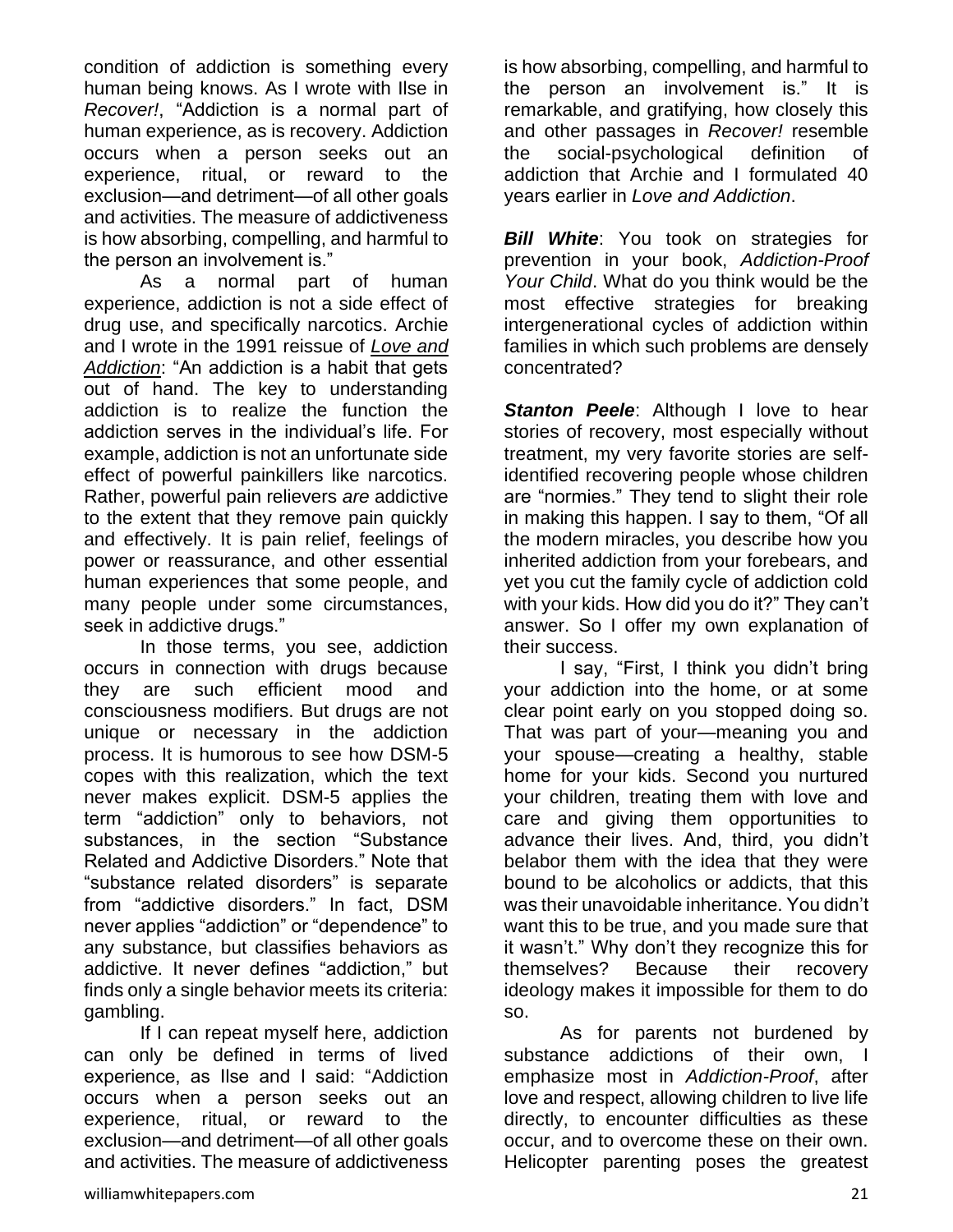danger, after a disrupted, dysfunctional household, of generating addiction.

#### **State of the Addiction Treatment Field**

*Bill White*: What have been the major changes in the field you have observed over the course of your career?

*Stanton Peele*: While the 12-step, AA model is still dominant, although in a sense it is being eclipsed by the brain disease model, with which it shares many similarities, there's just no question that more divergent opinions are being expressed, and are being allowed to be expressed. Considering Andrew Tatarsky's harm reduction practice in New York City and HR training program at the New School, along with Jeff Foote's Center for Motivation and Change in NYC, Patt Denning and Jeannie Little's HR program in San Francisco, and Ken Anderson's HAMS harm reduction support group, it seems as though a minirevolution has broken out. So it's clear there is more diversity of opinion permitted, expressed, and heard. And I live in that domain, which was once almost eradicated by the likes of John Wallace and Mary Pendery.

*Bill White*: What part of the current treatment system in the U.S. should be supported, expanded, downsized or eliminated?

**Stanton Peele:** It seems as though warring factions—which you've noted have always existed in the addiction field—are even more powerfully arrayed against one another today. You and others feel these can be reconciled. I don't. I think their underlying premises, their views of human motivation and behavior and how change comes about, are antithetical. My colleague Ilse Thompson's treatment of Buddhism, which is a growing feature of addiction treatment, makes this clear. Whereas the disease model presents view of addicts as inherently and permanently scarred, Buddhism views all human beings as sharing essential traits and value, including the possibility of perfection. The disease model leads

naturally to marginalization and stigmatization, often with the person as the instrument of their own ghettoization. Buddhism leads towards integration, selfrespect, and acceptance by oneself and the community. Likewise, as I discuss in an article I am preparing for a special issue of *The Behavior Therapist*, CBT's central reliance on self-efficacy, a la Albert Bandura, cannot be reconciled with the disease model.

What must replace it is an individualand community-oriented harm reduction model, one that is individual, community, and culture strength-based. That is, our approach to addiction must promote skills and competence among kids and adults, strengthen communities wherever these occur, and present a cultural message of empowerment and self-efficacy. The disease model works against all of these initiatives in favor of locating a key lock to addiction in the brain. So, in my view, the disease model—both AA's and the chronic brain disease model—has to be defeated for us to progress as a society towards dealing with addiction. I'm not optimistic that that will occur.

*Bill White:* Is there a need for a specialized field of addiction treatment?

*Stanton Peele:* I don't feel that there is. On the contrary, I believe that psychology, along with other disciplines, such as social work and social psychiatry (see the case of George Vaillant), sociology and anthropology, were withdrawn from the field to the detriment of all, especially those with drug and alcohol problems. I have often felt like I was a one-person campaign to recognize or reinforce some of these disciplines, for instance through teaching social workers at NYU and buttressing Europeans like Allaman Allamani doing cultural analysis in alcohol epidemiology. I had as a whole sidelight in my professional life a period where I did battle with the leadership, and the rank and file, of the Kettil Bruun Society (KBS), which has become almost completely [temperance,](http://www.peele.net/lib/evil.html) limit-and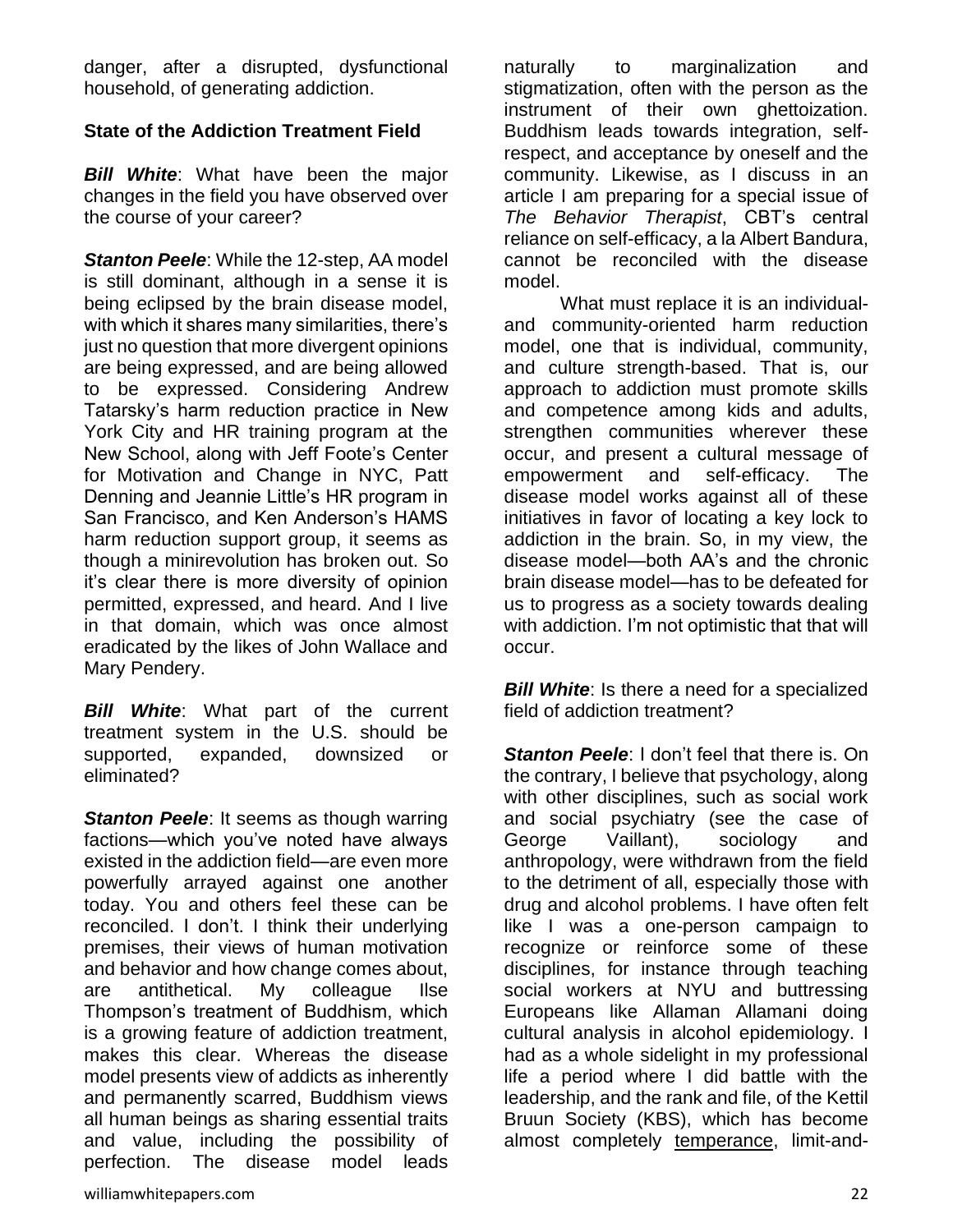control-supply oriented. It was [contesting](http://www.ncbi.nlm.nih.gov/pubmed/3821120)  [this in](http://www.ncbi.nlm.nih.gov/pubmed/3821120) *JSA* that won my Mark Keller Award.

In fact, I [single-handedly](http://www.huffingtonpost.com/stanton-peele/i-am-singlehandedly-prese_b_706015.html) got a Southern European, Franca Beccaria, elected president of KBS! I pointed out the feelings by the few KBS Southern European members that they were overlooked, their lack of representation, and the lack of acceptance of their far more culturally integrated view of drinking. And, although no one will admit it, I shamed them into promoting Franca to KBS leadership. Nonetheless, KBS is no more likely to recognize and to accept a cultural viewpoint. For instance, they constantly push to raise the drinking age throughout Europe and to insist that lowering prices will increase alcohol consumption and problems. Yet, in fact, when prices were significantly lowered in Nordic countries due to EU mandates, consumption and problems [didn't increase.](http://lifeprocessprogram.com/lp-blog/library/alcohol-as-evil-temperance-and-policy/)

But, let's face it, thinking that any one person can buoy whole disciplines or determine policy or cultural direction is deluded. And the world is headed, in terms of WHO European officialdom, in a temperance direction. In practice—that is, what people and cultures actually do —the trends are much more complicated, often conflicting, but tending in general toward a liberalization of substance use policy and more varied and greater substance use. In a place like New York, where I live in Park Slope, Brooklyn, there's a beer bar on nearly every corner, while high-end spirits are the new symbols of good taste and social status.

*Bill White:* What are your predictions for the future of addiction treatment in the U.S.?

**Stanton Peele:** The unquestionable continuity among so many areas of compulsive behavior has emboldened Volkow and her ilk to expand their approach to include gambling, and sex, and eating and affective disorders, and, well, everything that can be said to operate through the brain! Let's just say that's a rather inclusive package. And rather than discouraging Volkow et al.'s ambitions, or pointing to a reality that, since everything is mediated in the brain, that fact alone tells us nothing, this

Nothing, nothing, discourages Volkow's ambitions, including the utter failures of neurochemical approaches to reduce addictive problems. Indeed, neuroscience a la Volkow has failed to actually produce a single therapy claiming to address addiction. And what makes me most pessimistic is how readily we accept continued failure, along with the neverending promises that we're just about to round the corner, just a few more years or decades down the line, which heretofore have kept everyone satisfied. In 2015, the NIDA can confidently present Nora Volkow's vision: "Volkow said to expect to hear much more about the use of stimulation devices that activate or inhibit certain areas of the brain to treat both pain and addiction. Such devices are currently FDA-approved to treat depression, but Volkow said they hold much promise for other conditions. She also flagged the use of vaccines to treat addiction as a promising area of research. These vaccines would contain antibodies that bind to heroin or other opioids, blocking them from entering the brain." Pretty soon a cure and a vaccination for addiction, glory be!

Someone has to knock this naked emperor—or empress, begging your pardon—off her pedestal. Meanwhile, I want to encapsulate one truth you haven't come to grips with, Bill. And this is the hateful, antiintellectual, repressively odious spirit of the alcoholism-as-disease movement, one example of which was the Pendery et al. witch hunt against the Sobells' controlled drinking research. I have been the constant recipient of threats, slanders, and personal attacks throughout my career—by people who back your point of view, Bill. Milan Kundera described the AA mentality well in speaking about how the Soviet system poisoned individual thinking. He said that a sense of humor was a sign that someone wasn't absorbed in that system. Except there's a certain humor that reflects "angelfanatics who are so certain of their worldview that they are ready to hang someone not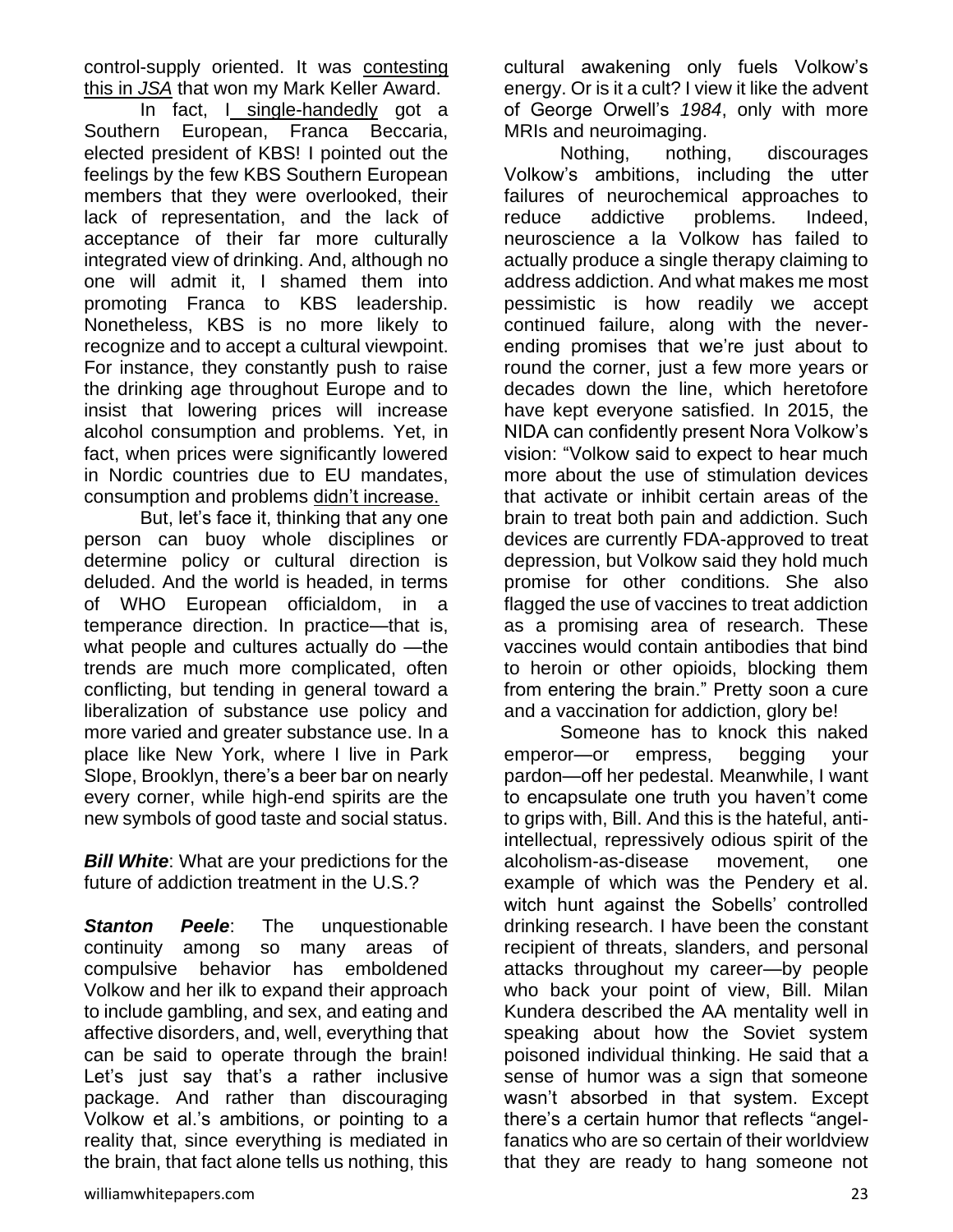sharing their joy." I should hope that a person as broad-minded as you've shown yourself to be would reject the vicious campaign of intimidation and suppression waged by AA proponents—one that is currently exemplified by the hatred directed against Gabrielle Glaser after her anti-AA article in *The Atlantic*.

While I'm at it, I should review my "feud" with Gabor Maté. It's not a feud since Gabor is revered throughout North America, and he has to shoot down to deal with me. Which he has done, by responding to a series of questions I posed for him on the HAMSpro list, after which he summarily withdrew from that list, saying he wouldn't engage with me since I insulted him in my *[Substance.com](http://www.substance.com/my-hostile-breakfast-with-gabor-mate/8562/)* piece about his trauma theory.

Maté, who claims that addiction is due to childhood trauma that results in permanent brain damage, is not a harm reductionist. He loves AA and the disease theory, and has extended the disease theory beyond where even Volkow dares to go. Gabor did work admirably with Vancouver's large population of addicted people. Kudos to him. But this exposure to drugs misled him about the nature of drug use. He identifies this addicted population as "hard core addicts," unlike his soft-core, classical music CD-addicted self. As a result, he doesn't accept drug use as something to be normalized. (To his credit, he is against punitive drug laws.)

Gabor doesn't recognize the social component that is key to addiction, that his and my problems didn't interfere with our getting higher degrees and raising intact families and sending our kids to college not because of specific traumas we did or didn't experience, but because we have lived in relatively privileged social milieus. In our and comparable environments, people rarely experience the kinds of abuse and deprivation that he encountered with his Portland Hotel Service patients. Worse, Gabor imagines this damage and resulting addiction to be permanently disabling while, in fact, as you have shown in [your](http://www.attcnetwork.org/learn/topics/rosc/docs/RecoveryRemissionWW.pdf)  [review,](http://www.attcnetwork.org/learn/topics/rosc/docs/RecoveryRemissionWW.pdf) "Recovery is not an aberration achieved by a small and morally enlightened minority of addicted people. If there is a natural developmental momentum within the course of these problems, it is toward remission and recovery." Maté's addiction model is a direct inheritance, an extension, of traditional disease theory.

His "addicts-as-hungry-ghosts" model proposes no solutions for addiction, either for individual sufferers or for society. Gabor's bottom line is, what—fewer people should be traumatized? Who thinks otherwise? In place of anything useful, it misdirects us away from our social environments, which can conceivably be changed, to examine the nooks and crannies of our lives for various traumas and abuse we may have suffered. I don't want to trivialize people's addictionrelated trauma. But Gabor's trauma psychology plays into a "woe-is-me" cultural mindset that, although it is growing, does nothing to reduce addiction. Is there anyone who can't respond when prompted—as Gabor did to me—"you have a deep personal trauma you aren't sharing?" It's really a circus soothsayer's act, as much as it is anything.

And, worst of all, it undersells the human capacity to endure and to overcome adverse circumstances. [In an article](http://www.nytimes.com/2015/06/28/magazine/the-town-shrink.html) about environmental psychiatrist (my term) Mindy Thompson Fullilove, the NY Times observed "Fullilove was inspired in particular by the work of Alexander Leighton, who, as a Navy psychiatrist during World War II, studied an Arizona internment camp for Japanese-Americans. Leighton expected to see a tremendous amount of illness and mental trauma — the conditions in the camp were terrible — but the internees, though they were suffering, proved to be startlingly resilient. 'He sees this heroic effort to reorganize life,' Fullilove says, and the ability to organize their own community appeared to be at the root of their success." And that should be our society's goal, not complaining about our individual hurts.

### **Public Policy**

*Bill White:* Let's turn to public policy, if we may. In what ways do you feel drug-related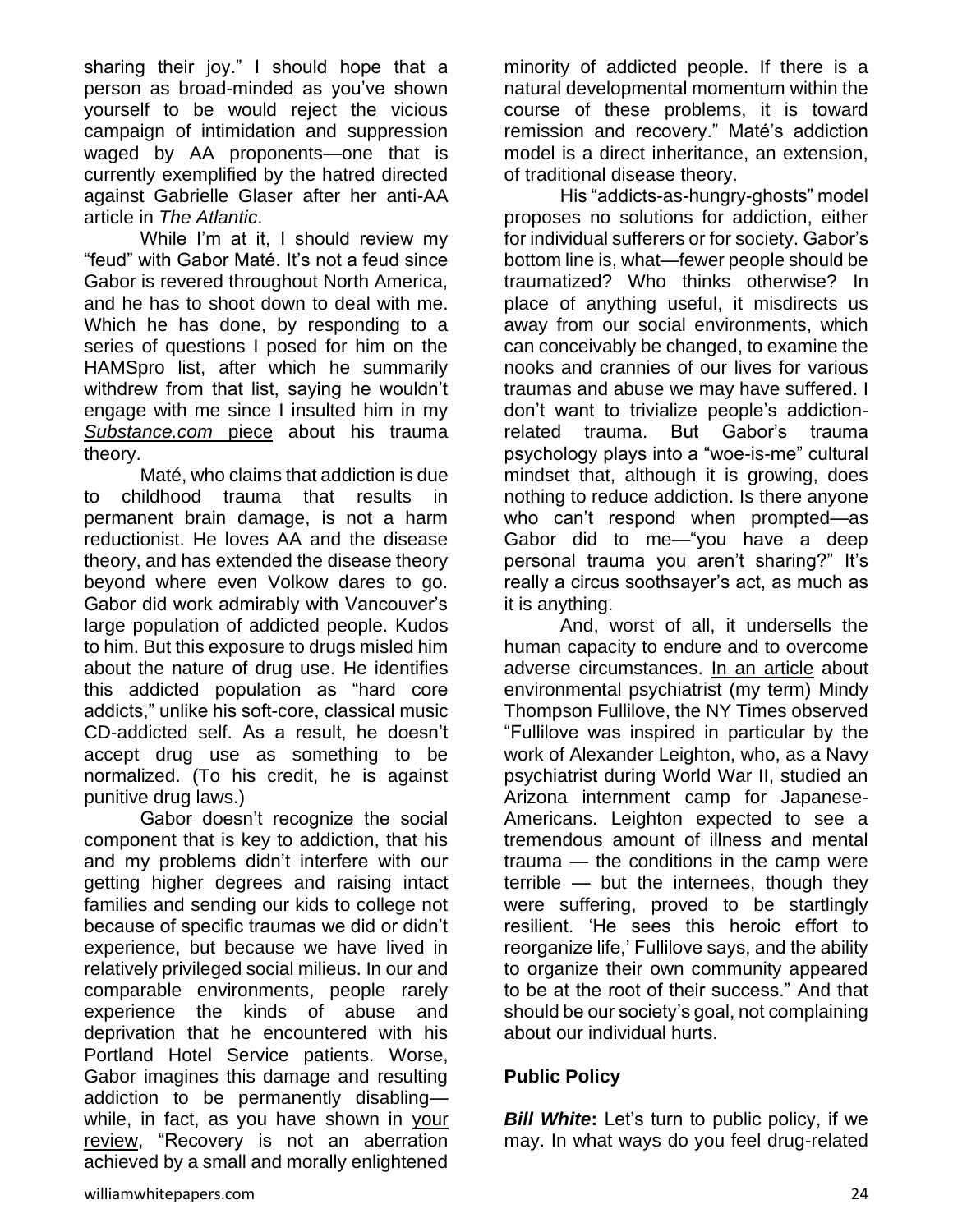public health policy has failed in the United States?

*Stanton Peele***:** The most important thing to know about American drug and alcohol policy is that it has nothing to do with public health. It's about inculcating anti-substanceuse and anti-intoxication values. This has been the case since the 1914 Harrison Act made illegal all of the non-alcohol intoxicants widely used in America in the nineteenth and beginning of the twentieth centuries. Harrison was soon followed by national alcohol prohibition from 1920 through 1933. Think of it; "let's ban alcohol and that will solve our social problems." That would go over well in Italy, Spain, and Greece, do you think?

Actually, the Kettil Bruun Society, operating through the WHO European section, is essentially trying to do that impose temperance nations' f'd up alcohol policies on Southern Europe. KBS and alcohol epidemiology provide a long list of failed predictions and recommended policies. But they, like Volkow, are nothing daunted by failure because they are expressing cultural memes and not policies meant or known to have a positive effect. For decades, KBS and their Nordic and Englishspeaking ilk declared that, although Southern European countries appeared to drink better because you never see drunks lolling around the streets in Florence or Rome or Athens as you commonly observe in Oslo, Bergen (where they have a statue of a drunk man lying in the street), London, Dublin, and all of Finland, this wasn't actually true, since Southern Europeans drink more and that obviously must produce more problems.

Come the first standardized measurement of drinking and alcoholrelated problems across Europe, the European Comparative Alcohol Study (ECAS), and everything KBS believes was blown to smithereens. There was an *inverse* relationship between consumption and problems, with Southern Europe consistently doing better than Northern Europe (central Europe was in between) on every measure of alcohol problems. But the

worst difference was in alcohol-caused mortality. ECAS found alcohol-related mortality was monumentally higher in Northern than Southern Europe: 18 versus 3 such deaths per 100,000 for men, 3 versus 0.5 for women, even as the Northern countries consumed the least alcohol, albeit in binges, and Southern Europe the most.

KBS presents a litany of [failed](http://www.peele.net/lib/evil.html)  [analyses and predictions,](http://www.peele.net/lib/evil.html) to wit: Room and his colleagues studying the reduction of importation duties in Scandinavia: "Room et al. (2009a) uncovered the discouraging finding that, in the Nordic countries, lowering taxes and easing restrictions on personal importation did not increase consumption, as the authors anticipated: 'That a relatively large change in alcohol prices did not seem to produce a change in consumption is not something which the literature would have predicted.' Holder (2009), in a comment on the article, worried that such a finding indicated (in Room et al.'s words, 2009b) that 'calling a halt to implementing policies to reduce alcohol harm is a major unsupported assumption of our article' (p. 590). No worry there—KBS and WHO Europe have simply carried on.

The list goes on and on. Studying the cross-cultural applicability of DSM-alcohol symptoms and diagnoses, ''Contrary to expectation, descriptions of physical dependence criteria appeared to vary across sites as much as the more subjective symptoms of psychological dependence'' (Schmidt and Room 1999, p. 448). At a national level, Harvard produced the muchheralded alcohol norms—which is really an antidrinking rather than a moderation approach to reducing binge drinking—on college campuses. The results of an experimental study of campuses where the approach was implemented verses others where it wasn't? [More abstinence alongside](http://www.peele.net/lib/reducing.html)  [more extreme binge drinking on the](http://www.peele.net/lib/reducing.html)  [experimental campuses.](http://www.peele.net/lib/reducing.html) But our efforts to discourage/prohibit drinking [never cease.](http://www.huffingtonpost.com/stanton-peele/college-alcohol-recovery-programs_b_942752.html)

In fact, policy reform—beginning with national alcohol prohibition and its demise for the last century has been a matter of first promoting, then trying to reverse, a host of misbegotten beliefs about addiction, alcohol,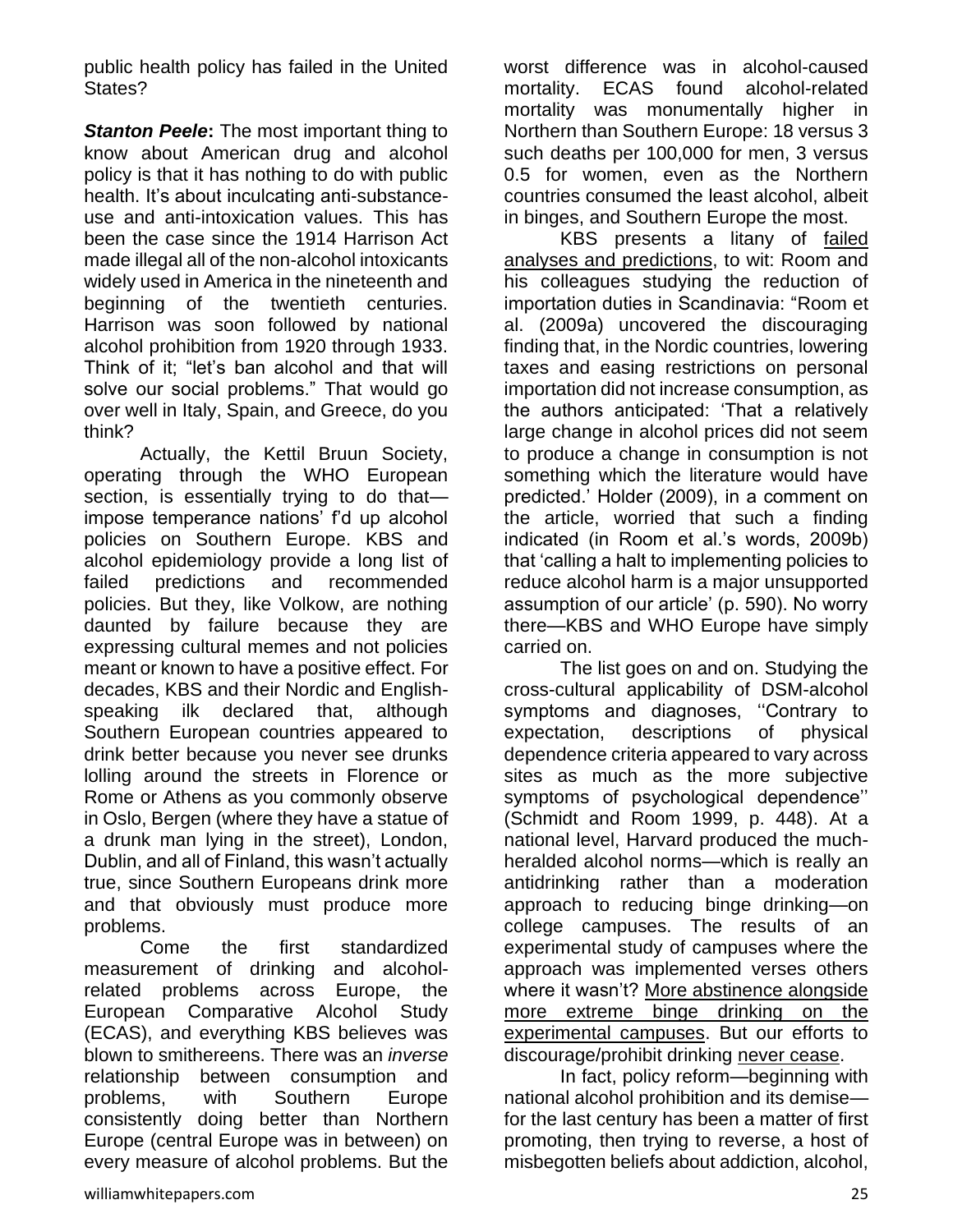and drugs. Here's a small list of these fearinspired beliefs [I've produced.](http://www.huffingtonpost.com/stanton-peele/addiction-myths_b_1928239.html) Yet most of these same beliefs are driven home harder now than at any time in our history, even as countervailing forces work to oppose them. Recently, NESARC-III showed [a fifty percent](http://www.thefix.com/content/we-have-more-drinking-problems-why)  [increase](http://www.thefix.com/content/we-have-more-drinking-problems-why) in past-year AUD from 2001-2002 to 2012-2013, following an unprecedented effort to indoctrinate school kids in the brain disease theory. The NIAAA's conclusion? We need to accelerate the inculcation of such disease notions through education and treatment, where we already lead the world's efforts.

I repeat: U.S. drug and alcohol policy is, to borrow Joseph Gusfield's brilliant concept, a symbolic crusade, as the Christian Crusades were.

**Bill White:** What is your view on the potential role the alcohol, tobacco, and pharmaceutical industries have played in AOD-related problems in the U.S.?

*Stanton Peele*: There have been constitutional questions and battles about the rights of private industry to express their points of view. I am a liberal and a libertarian. The libertarian in me says to let people decide. The liberal decries false or misleading marketing that leads towards unhealthy behavior.

So I have made mini-peace pacts in the following ways with the various industries. I support alcohol manufacturers, because alcohol is a fine product with lifeenhancing and life-prolonging properties. But I think their marketing efforts should be exclusively directed to showing how their products can be integrated into healthy lives and communities. That's not how capitalism and marketing work in the U.S, however. I HATE antisocial marketing of alcohol products, of guys feeling super potent and women super sexy when they drink—exactly the same as I hate advertising that shows gas-guzzling cars tearing up backwoods terrain because the fucking people are too lazy to get off their asses and walk to a nice place to view nature.

As for cigarette companies, they can be sued until the cows come home for all of

their misrepresentations and secret agendas and lying. They should be saddled with legal claims like those. But to decide that their products are inherently addictive, or that nicotine addiction stands alone as being more addictive and incapable of being stopped than any other, is following the addiction paradigm off a cliff. Moreover, this social marketing contributes to our growing sense of impotence and victimization, a kind of Gabor Matization of society, that I cannot stomach. I just can't deal with people who describe their lives in terms of victimization, of addictive diseases, or of trauma. My personal heroes have been the people who rescue their lives and who help others to help themselves. Is this saying in the Bible: "God helps those who help themselves?" It should be.

Which leaves pharmaceuticals. Many people want to smoke and drink. Of course, especially with the former, we call that addiction. Fair enough. It's a way in which our urges get us into trouble. But what about an industry that had to invent a need for itself, to sell itself nonstop? People always wonder about getting off their pharms. It's a constant therapy topic. But we're moving the whole process forward, to kids. It's considered a lost era to imagine kids running around outside having fun. Was that image totally false? When we think of kids as a group now, we see bundles of problems like ADHD, bipolar, depression, anxiety. These, we are convinced, need to be managed by amphetamines/stimulants, antipsychotics, antidepressants, tranquilizers. Have Americans, starting in childhood, really always been like this, only we missed it because we were so naïve?

And now the pharmaceutical industry moves into the business of addiction. Tens of millions of people have quit smoking with varying degrees of difficulty, sometimes excruciating difficulty. Now they are told it is impossible to do so without either nicotine replacement or a neurochemical. Then come narcotics. We already believe people must become addicted to narcotics. And now these are the most heavily marketed pharmaceuticals. As I write this, the cover of *Time* is devoted to the new opiate painkiller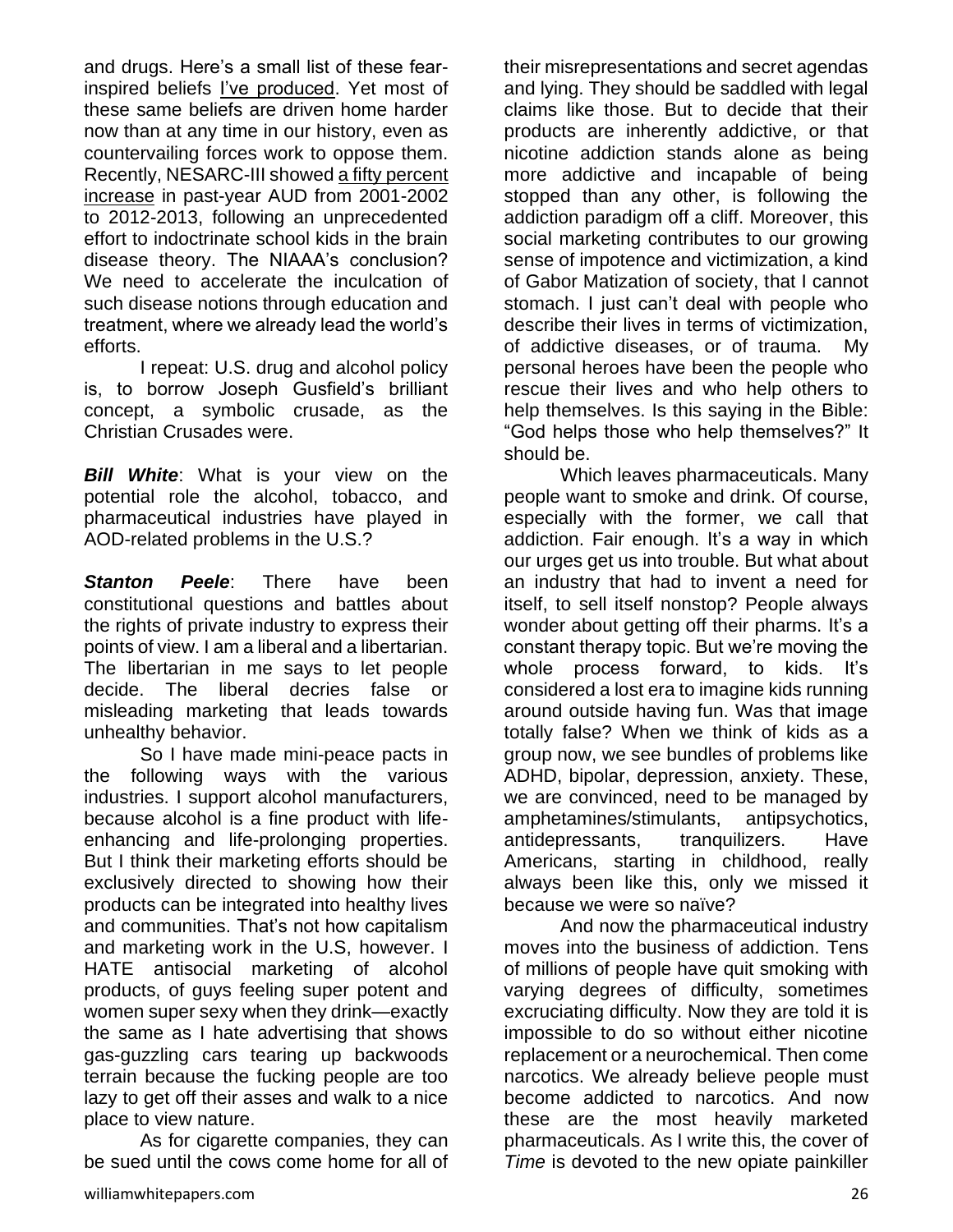crisis – more powerful, more widespread than ever! The standard joke is that pharmaceuticals get you coming and going first they sell you opioids, then buprenorphine, Suboxone, and naltrexone to counteract them. I told you that I selected addiction as my field of interest since it would always be with us. But who knew?

Despite our painkiller mania, alcohol is still the promised land, since more people encounter alcohol problems over their lives than all other psychoactive substances combined; that's multiplied many times. As I have [pointed out,](http://reason.com/archives/2015/06/14/are-we-creating-our-own-addiction-splurg) we are now multiplying alcohol problems. Moreover, we are delaying the natural tendency for young people to outgrow these problems, NLAES and NESARC have shown.

Will we begin using naltrexone the way people pre-drink in Scandinavia before going out so that they won't have to pay such exorbitant amounts to drink more at bars? And this is better than people going to a bar and drinking a bunch of beer, or Scotch, or staying home and smoking some pot? Actually, this is the debate going on right now in the United States, as marijuana is legalized state by state. I know alcoholism and drug addiction are horrid. Even short of alcoholism, drinking causes problems. It's most of what I concern myself about even on social occasions. I never let up! But is our pharmaceuticalized life really an improvement? It seems that the most reasonable way to conceive of human existence is that we all rely on habits and life props, and to accept this as the normal state for humanity, with harm reduction the rule of thumb.

*Bill White*: If you had control of America's social expenditures, how would you divvy these up in a way you feel would optimize our approach to AOD- and addiction-related problems?

*Stanton Peele:* If we can't create a world worth living in, lives worth living, than all of our anti-addiction efforts, and not just those social programs, will fail. No work made more sense to me than Keith's analysis of how we have depleted programs designed to

improve people's health, education, and housing in favor of creating more and more alcohol and drug treatment. We have spent millions rushing in the wrong direction. I hate to sound like a hippy-Luddite. But I think we were better off in our responses to addiction in the 1960s. True, a lot of people smoked pot. But didn't most of them grow up to become responsible citizens? I know I did. And it was because of the opportunities in life that I had.

Of course, I was a privileged (i.e., middle-class) college kid. The heroinpainkiller-meth epidemics are simply one more expression of the two Americas that have grown farther apart than they were in the 1960s, a split that continues to worsen. This is Carl Hart's fundamental, and accurate, point. In Baltimore and Appalachia or their New England equivalents, hopelessness causes addiction. Opportunity is the biggest antidote. In some ultimate cost-benefit analysis, people have to believe consciousness and living are superior alternatives to intoxication and oblivion. Getting there isn't easy. But it's the only answer. All else is Band-aids and balderdash.

*Bill White*: There is an entire debate going on now regarding the use of the terms "addiction" and "alcoholic/addict" with the latter being seen as too inflexible and stigmatizing. You might be seen as coming out on both sides of this issue, since most of your books have "addiction" in the title while you emphasize the ubiquity (it is not a unique trait) and impermanence of addiction. Which is it?

*Stanton Peele: Bill, you have done major* work on this, and early on. I come out where my colleague, Ilse Thompson, does. Ilse recently ran a kind of contest about this question on a listserv of harm reduction people that we're both on. Her summary: "No two people consistently use the same language, and some vehemently challenged others' word choices and their conceptions of addiction. In order to dispense with the disease-model connotations of the word, some members reject addiction outright,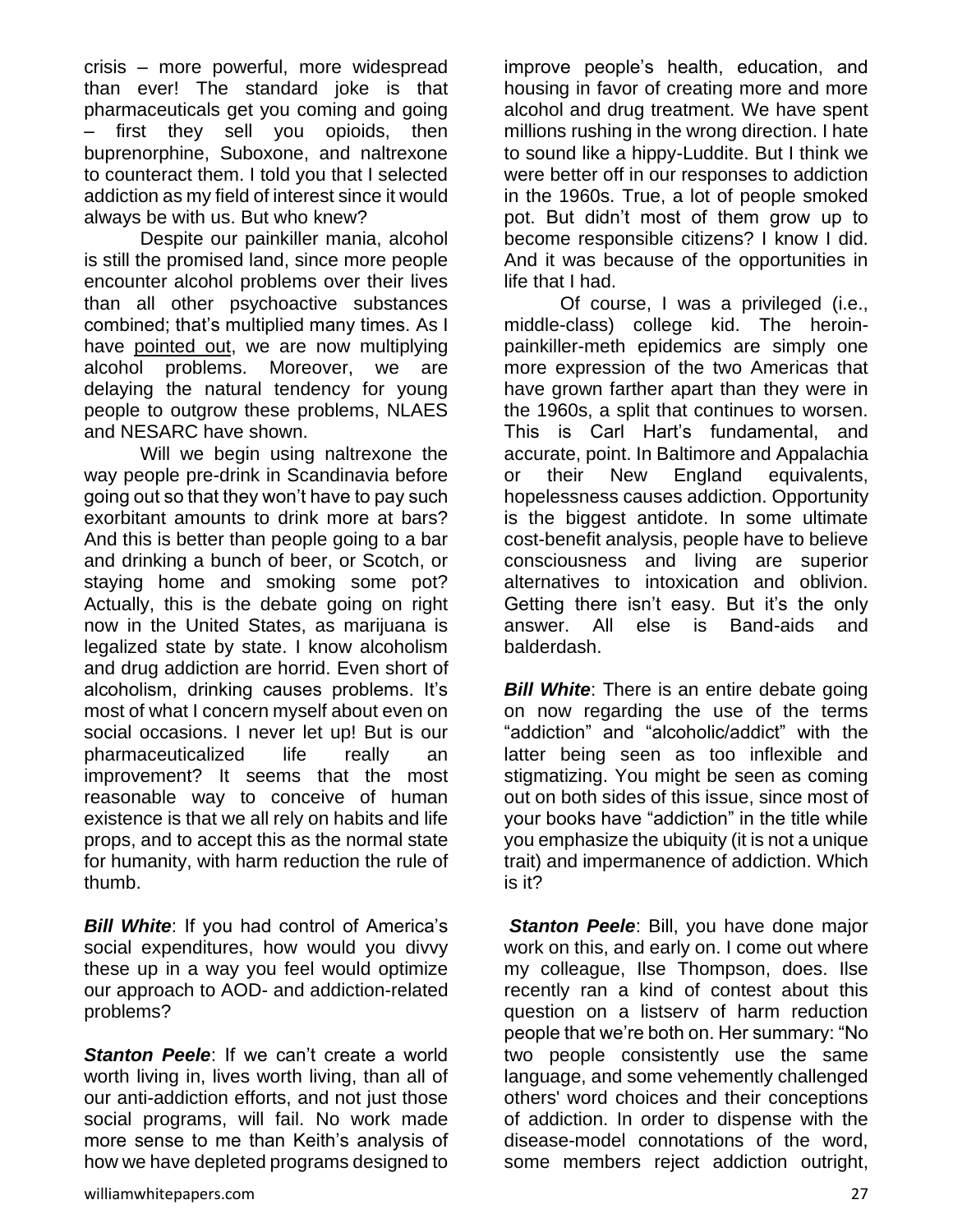preferring to use terms such as Substance Use Disorder (SUD), problematic substance/drug use, habit, involvement, high-risk behavior, and dependency. I, and some others, prefer to use the term addiction because – while it may come with a lot of baggage – there simply is no other useful term available to describe the core affliction underlying both problematic behavior and substance abuse.

"While there was disagreement among the email list members about the appropriateness of the term addiction, there are some things that harm reduction proponents agree upon across the board. They reject many of the implicit assumptions of the disease-model language as unhelpful, inaccurate, degrading, demoralizing, and thus, anti-therapeutic to sufferers. In mainstream circles, it simply has not caught up with a more compassionate, humancentered shift in the terminology used in mental health fields. It's becoming more and more unacceptable to identify someone with a mental illness pejoratively and according to their affliction." And, so, Ilse and I use "addiction" as an important descriptive term, while "addict" is no longer acceptable since it is "degrading, demoralizing, and thus, antitherapeutic."

We moved this way with *Recover!* as a manual to help people learn how to reframe self-defeating thoughts about their addictions, not to think that this is the real them, the only them possible. And Ilse is taking this view forward while getting her Master of Divinity in Buddhism at Maitripa College. This is the critical direction that I feel we are both going in, and for the field as a whole. I am convinced that, however either of us, or both of us together, go forward, this is the critical direction for the field

*Bill White*: What are your views on the rapid changes in policies toward marijuana in the U.S.?

*Stanton Peele*: I find that the U.S. has a split personality in its attitudes toward psychoactive substances/intoxicants. That is, the chronic brain disease model, which includes marijuana as addictive, is utterly dominant. It seems to reflect a fear of these substances, including also painkillers. And, yet, Americans have made a cultural shift towards acceptance of marijuana use, like the shift towards accepting and approving of gay marriage. Americans seem more openly interested in pursuing marijuana, along perhaps with other drugs, and accepting them as normal parts of daily living, even as they regard them as addictive and uncontrollable. This striking inconsistency reflects a cultural ambivalence that is both confusing and worrisome.

*Bill White:* How could we best address the current surge in opioid addiction in the U.S.?

*Stanton Peele:* As reflected in David Musto's *The American Disease: Origins of Narcotic Control*, America has always had a special, unhappy relationship to narcotic painkillers. I often describe the pot of gold pharmacologists have pursued for a century: that is, the search for a non-addictive analgesic. But, as I have written in both *L&A* and *Meaning*, it is the elimination of pain, of painful feelings, of discomfort that is itself at the heart of addiction. This is the experience to which people become addicted, no matter where they find it. The specific chemical structure of the painkiller is of little consequence.

Americans are always surprised to learn that the newest painkiller, anxiety reducer, or sleep agent has become the latest addition to our addictive pharmacopeia. This includes morphine, heroin, barbiturates, benzodiazepines, and Ambien. And a list of painkillers just provides us with an a-ha recognition of the major addictive agents of our time: Codeine, Fentanyl, Vicodin, Dilaudid, Demerol, Oxycontin, Percocet, Percodan, Ultram. Can I modestly assert that, if people followed my lead in regarding analgesia itself as the source of addiction, then we would cease this mad pursuit of non-addictive painkillers and stop being surprised that, the more effective the painkillers we produce, the more effectively addictive they are as well?

As to how to remedy that existential conundrum, we need to become more pain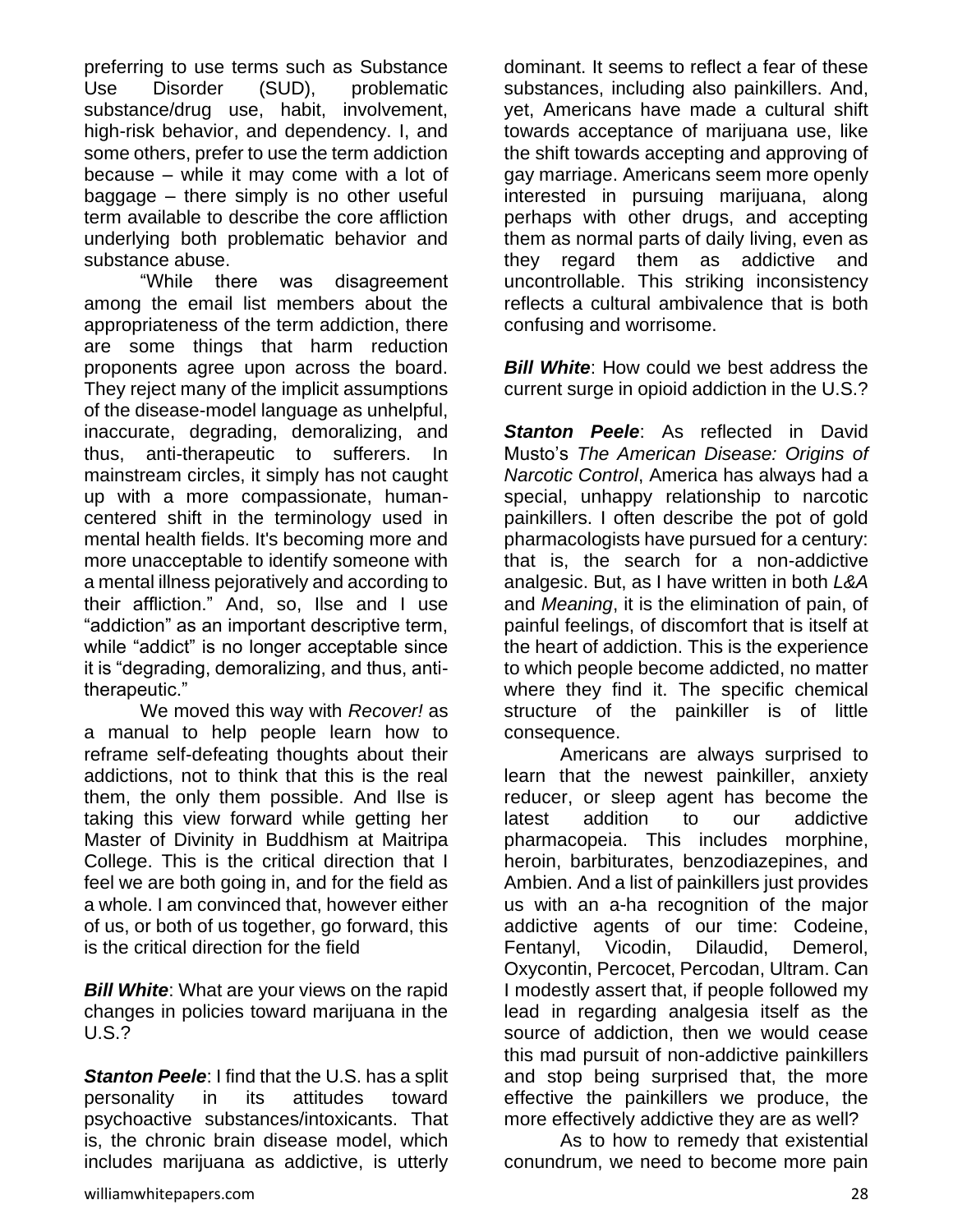tolerant as a culture, to teach people ways of addressing pain other than pharmaceutically, and to teach people from a young age a tolerance for discomfort and uncertainty. As I've said before, the best way to do that is to let them experience life in the raw, with its dangers, consequences, and pain. As I indicated in *L&A*, Americans have never stopped searching for ways to eliminate uncertainty and discomfort in our lives. That goal is impossible to achieve, and its pursuit is dangerous, pathologic in itself. And it is addictogenic.

#### **Career-to-date Retrospective**

*Bill White:* What people have exerted the greatest influence on your work?

**Stanton Peele:** I am indebted to pioneers like Isidor Chein, Norman Zinberg, Charles Winick, and Alfred Lindesmith— I received a career research award from the Drug Policy Alliance in Lindesmith's name. Those names are all associated with drugs. In the alcohol arena, I love the work of Harold Mulford and Craig MacAndrew. To pick one anthropologist, it would have to be my friend, Dwight Heath. Robin Room has made contributions, but not lately. Among contemporary psychologists, Alan Marlatt, Bill Miller, Jim Orford, and Nick Heather have been important influences. Alan's harm reduction psychotherapy (with Andrew Tatarsky) and Bill's motivational interviewing (with Stephen Rollnick et al.) represent alternative visions of addiction treatment, and thus of addiction, which could (and might yet) fuel an entirely different societal approach to addiction.

The largest group among these names consists of social psychologists, like myself. That includes Orford, Winick, Chein, MacAndrew, and Lindesmith. Mulford and Room were trained as sociologists. And while Zinberg, Marlatt, Miller, and Heather are all clinicians, they all could well have the word "social" inserted before that designation. All of these professionals appreciate the role of society and the social group in substance problems and solutions, to a greater or a lesser extent.

I think that Heath and MacAndrew grasp that social and cultural beliefs actually impact the manifestation of addiction, and Heather and Zinberg do as clinicians, with the others lagging behind somewhat in that area. Norman's "G.I.s and O.J.s in Vietnam," in the *New York Times* Magazine in 1971, in which he described heroin withdrawal taking entirely different forms in different army units during the Vietnam War, up to and including overdosing, is the most radical thing to appear on drugs in a popular American periodical up to the present.

*Bill White*: What do you think have been your major contributions to the field?

**Stanton Peele:** I think that no analyst of the meaning of addiction, or clinician, has attempted to integrate the cultural and individual meaning and definition of addiction into our social and treatment discourse as I have done. To borrow the subtitle of *The Meaning of Addiction*, I have grasped the centrality of cultural and individual interpretation in compulsive experiences. This puts the proper weight in addiction on how individuals think about themselves and their addictions. Likewise, my thinking rejects reductionism and all of its stinking, misleading appeal. We can cure addiction only by real societal and individual life changes.

Underlying this, I have gone beyond any of my role models in that none attempted a unified theory of addiction that applies to drugs, alcohol, and non-substance activities. I was unique in bridging drugs and alcohol, including cigarettes, from the start. On top of combining substances into one overall model of addiction, I saw from the start that addictions to activities are essentially the same as drug addictions—ALL are process addictions. The process of immersion in an involvement and belief in loss of control IS addiction. Thinking that way is second nature to me, and always has been. Nothing can gain recognition for me as a seminal figure in addiction more than that recognition, which is only just now, begrudgingly, seeping into official addictionology.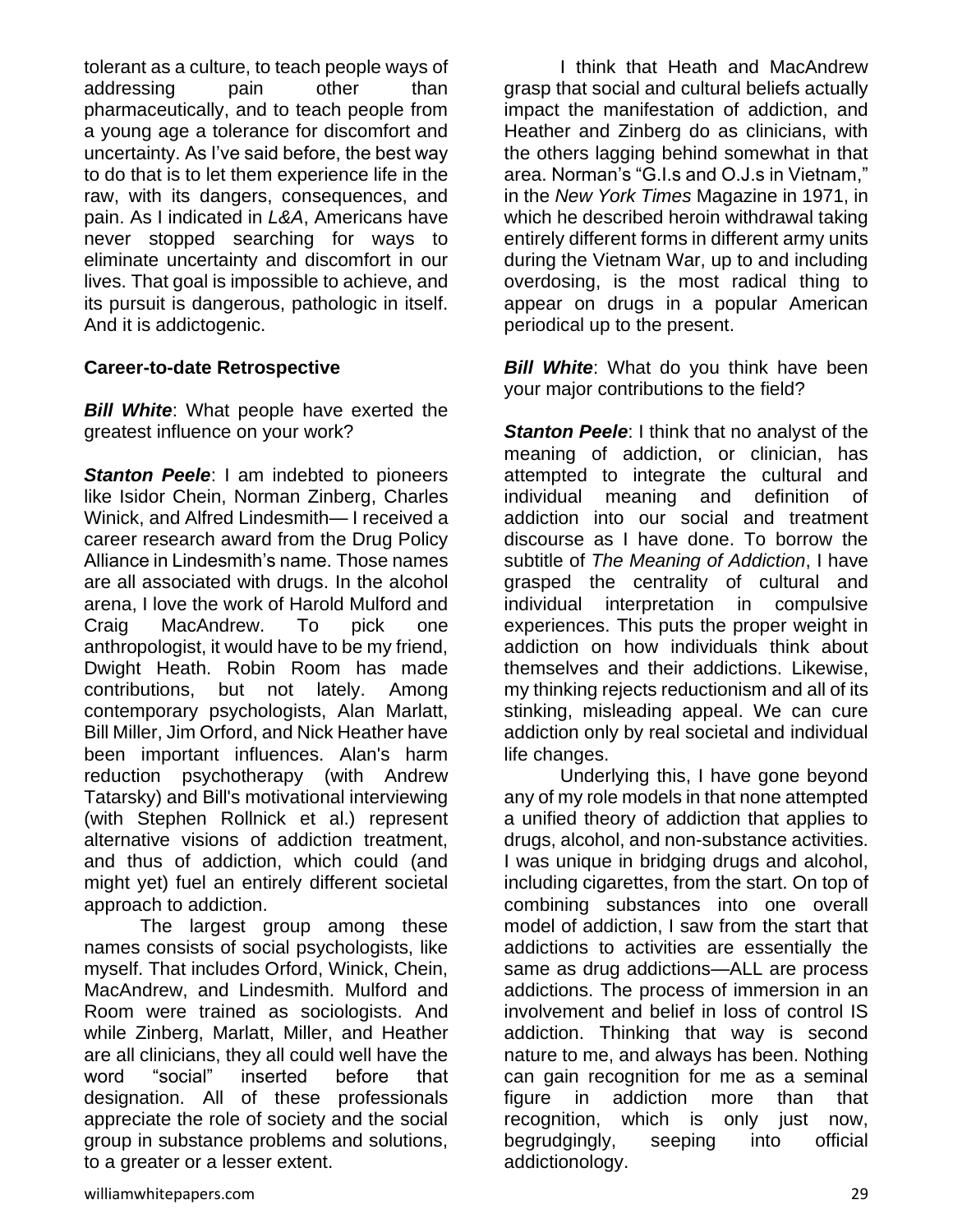*Bill White:* What are the greatest challenges you have faced in your career?

**Stanton Peele:** Isolation, alienation, being ignored, thought of as a sideshow, irrelevant—all of which have left me utterly devoid of financial or other institutional support. From my perspective, living a life, raising a family, not flagging in my efforts, keeping my spirits.

*Bill White*: Looking back on your career-todate, do you have any regrets?

*Stanton Peele*: There are two views of me, held by others and myself. On the one hand, with hardly any potting soil, I have kept going, kept relevant, remained cutting edge for forty years. From the other perspective, I have cut myself off, burned bridges, and ruined any number of seemingly good things I was involved in or had a chance to be involved in. I don't know which one is truer, to what extent each implies the other, or whether I am capable of changing my style and life course at this point. But I haven't quit yet.

**Bill White:** What do you most hope to achieve in the time you have left to work in the field?

**Stanton Peele**: Here are five goals currently on my frig: (1) continue to blog and become more visible in the popular media as a commentator; (2) write another couple of books—one on how to use drugs constructively as drug use becomes normalized in the  $21<sup>st</sup>$  century, and one a memoir—this interview is a start!; (3) to give Archie the opportunity to write his memoir; (4) work on harm reduction/addiction prevention for kids; (5) reduce or eliminate reductive views and treatments of addiction, so that we will recognize and deal with addiction as the human, and not chemical or biochemical, problem that it is.

*Bill White*: What do you see as future career paths for people concerned about addiction at a policy level or in offering support to

individuals and families affected by such problems?

*Stanton Peele: I personally couldn't support* someone's going into academia as a meaningful way to impact addiction, or someone's participating in any kind of standard treatment program. For me to get behind someone, they have to be trying something cutting-edge. I see Ilse doing that by studying Buddhism and integrating it with addiction policy and treatment; likewise, several people I am working with are trying to broaden the application of harm reduction to youths. I guess that sums up my life philosophy: why have as a goal something small or incremental? Things are fucked up enough that one should think big. And, oh, don't call me up if you believe in the disease theory or reductive models of addiction in any size, shape, or form.

*Bill White*: As a final question, are you mentoring younger people who will carry your work forward into the decades to come?

**Stanton Peele:** Most of the people I deal with are younger than I am, other than my long-term writing partner, Archie, and my long-tine therapy partner (whom you interviewed around her involvement in MM) Ana Kosok. Beyond that I am actually more connected in the addiction field than I have ever been. Quite late in the game—it was published in 2014, when I was 68 years old—I collaborated with Ilse Thompson on *Recover! Stop Thinking Like an Addict*. And Ilse is going forth boldly to present a different way of thinking about addiction than our culture is used to by using Buddhism as a platform. Although Ilse is entirely her own creation, I believe I have given her a boost, and continue to do so, as she has done and does for me.

I am working with Barry Lessin, cofounder of Families for Sensible Drug Policy; Jerry Otero, who has created a group under the prevention umbrella at DPA; and Matthew Scott Kuelhorn, who founded the community prevention group Thrive in Colorado—all of whom are trying to establish a harm-reduction-based approach to drugs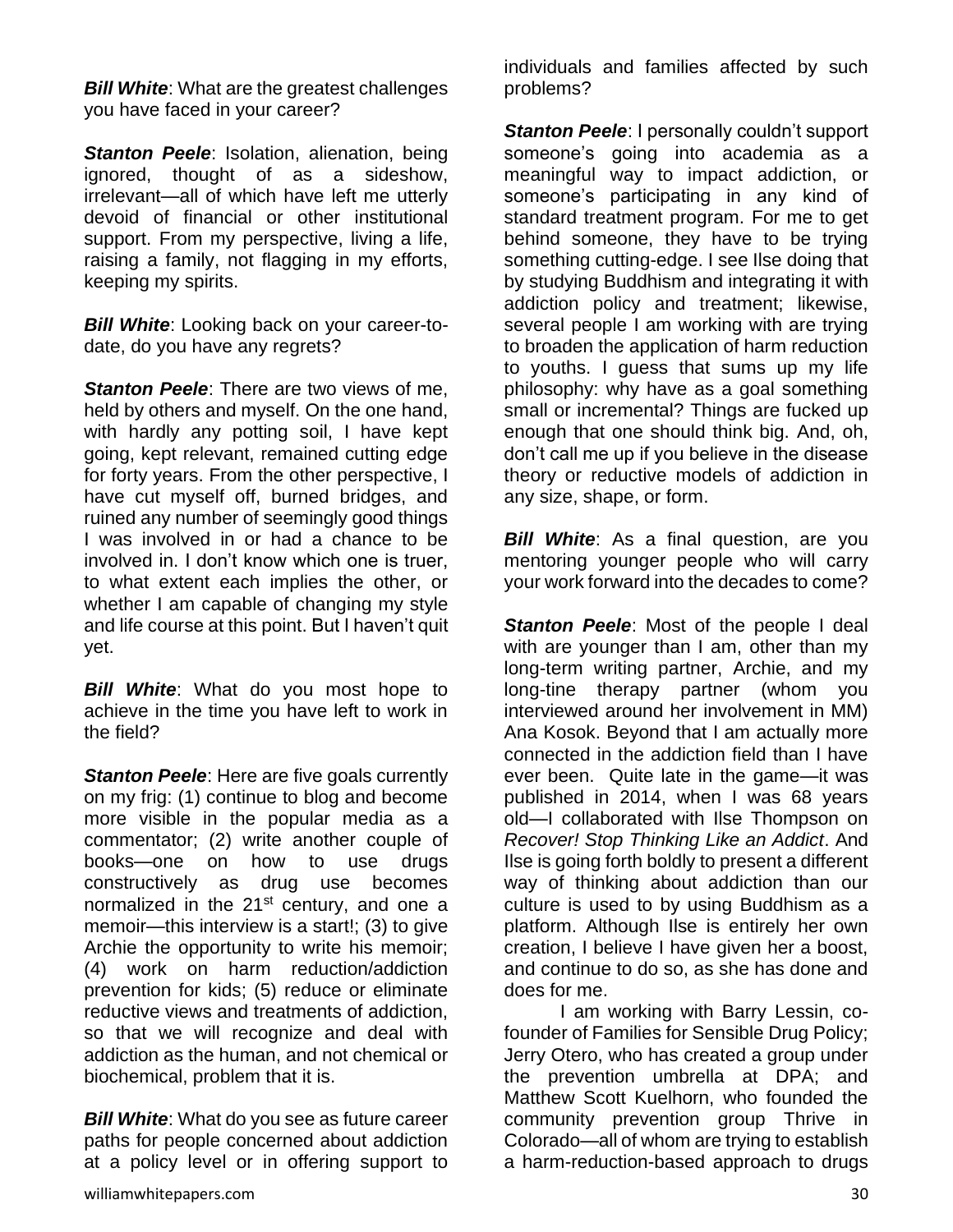in the United States. With that aim, Kevin Gallagher and I have put together a brief version of my book, *Addiction-Proof Your Child*, into a pamphlet, *Addiction-Proofing Your Family*. I wouldn't say any of these people are protégées of mine. But all have found my work helpful for their thinking, and are carrying that work forward in organizational ways I'm not capable of doing.

Lately, I have been working with a well-known, yet up-and-coming CBT practitioner in the area of anxiety, Brett Deacon. Brett is decisively anti-reductionist in his brilliant work, and he gives me some credit for helping him to develop this way of thinking. I am contributing a piece on my anti-reductive approach to an upcoming issue of *The Behavior Therapist* Brett—who is now at University of Wollongong in Australia—is editing with Dean McKay, at Fordham.

All of my children are having good, creative career success. Dana is an ecommerce maven who creatively develops big-picture systems. Haley is applying for a Ph.D. in social research. She is engaged in a program to provide girls in the justice system with an advocate to strengthen their own "self-advocacy" skills. Anna is an editor for *Esquire*, where she uses keen analytic, writing, and interviewing skills. I enjoy that she works so well in a male environment. When a senior staff writer said to her, "Anna, you remind me of the daughter I never had," Anna replied, "Sorry—you're like the highmaintenance dad I already have."

And, then, there's Archie, who has always served as an amanuensis for others and me. I hope to see and support his final emergence as the genius he is.

Bill, as my last word, I'd like to thank you for your thoughtful, even provocative, questions. I feel you have given me a chance to express my views fully, even as we don't need to say, "The views expressed in this interview are not necessarily those of this website."

*Bill White*: Thank you, Stanton, for reviewing your life and work over these past decades and for giving us a hint of what you have planned for the future.

**Acknowledgement**: Support for this interview series is provided by the Great Lakes Addiction Technology Transfer Center (ATTC) through a cooperative agreement from the Substance Abuse and Mental Health Services Administration (SAMHSA) Center for Substance Abuse Treatment (CSAT). The opinions expressed herein are the view of the authors and do not reflect the official position of the Department of Health and Human Services (DHHS), SAMHSA, or CSAT.

#### **Representative Publications of Dr.**  *Stanton Peele*

#### Books

(with Archie Brodsky) *Love and Addiction* (1975)

*The Meaning of Addiction* (1985)

*Diseasing of America* (1989)

(with Archie Brodsky and Mary Arnold) *The Truth About Addiction and Recovery* (1991)

*Addiction-Proof Your Child* (2007)

(with Ilse Thompson) *Recover! Stop Thinking Like an Addict* (2014)

#### **Articles**

1. Stanton Peele. [The Addiction Experience,](http://www.peele.net/lib/addexp.html) Hazelden, July 1980, reprinted from *Addictions* (Ontario Addiction Research Foundation), Summer-Fall 1977, pp. 21-41 and 36-57.

2. Stanton Peele, [Reductionism in the](http://www.peele.net/lib/reduct.html)  [Psychology of the Eighties:](http://www.peele.net/lib/reduct.html) Can biochemistry eliminate addiction, mental, illness, and pain? *American Psychologist, 36*, 807-818, 1981.